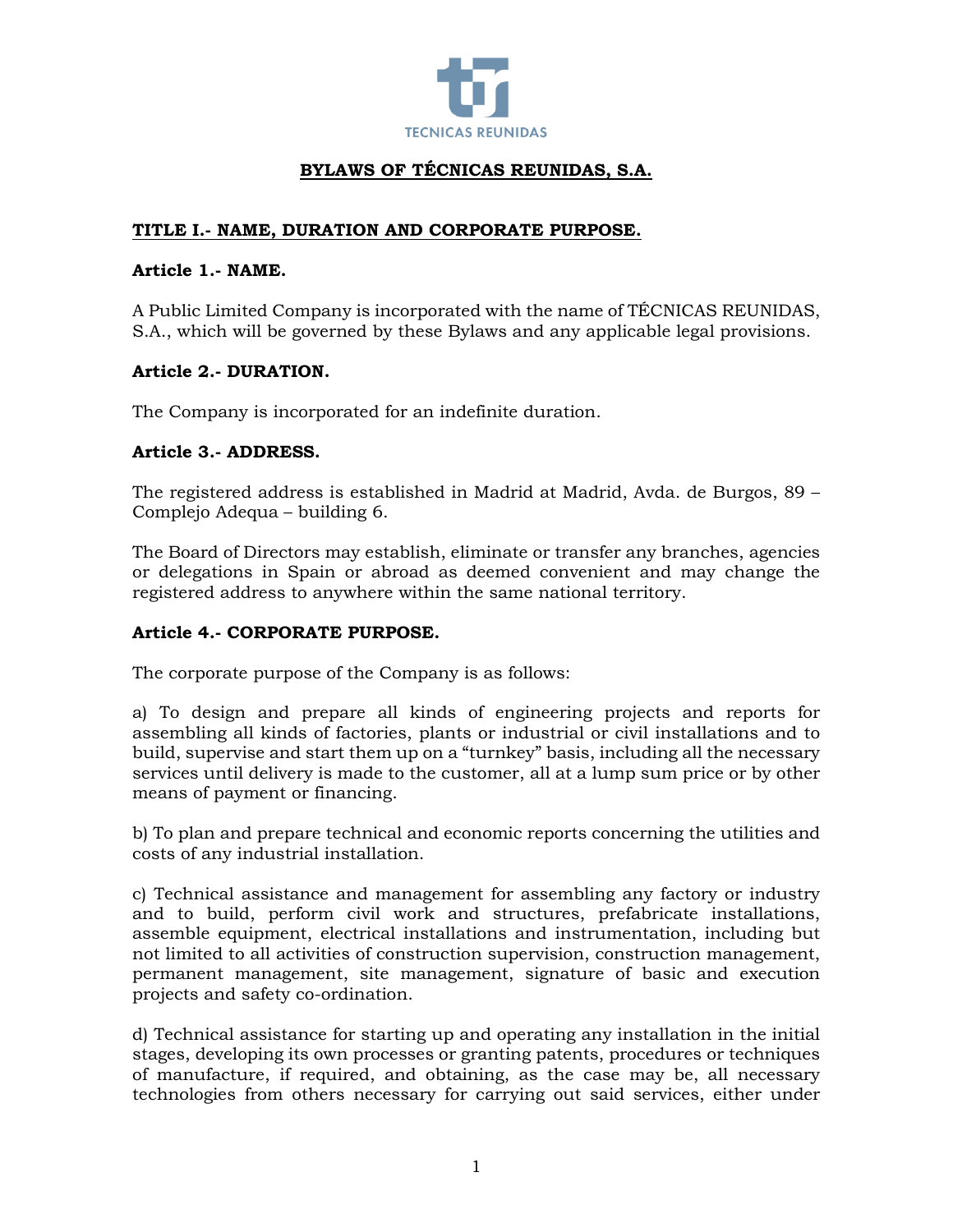

license or through any other collaboration agreement with technologists and instructed personnel for the respective works that they must develop in the new industry for them to achieve complete work output, even intervening directly in assembling said factories as a contractor or all or part of the work.

e) To technically assist in the acquisition of all kinds of equipment, materials or tools needed to build these plants, factories or industrial installations and, by way of information only, to deal with the management of the purchase of equipment, materials and the activation of supplies, inspection, transport and delivery of said equipment and material at the plants, either on their own account or for others. To provide suppliers with all the technical information they might need so that the equipment, materials and tools may be done according to specifications. To perform all necessary inspections so that the equipment, materials and tools to be used at the plants may meet the applicable specifications. To attend the dispatch and delivery of equipment, materials and tools to meet all deadlines and conditions of delivery.

f) The acquisition, disposal, encumbrance and exploitation of all kinds of capital goods, including industrial installations as well as fixed property.

g) The holding of urban and rural fixed property, mines, quarries and industrial premises for their exploitation, use, administration, management, enjoyment or lease.

The listed activities may be also carried out totally or partially by the Company, in Spain or abroad, directly or indirectly by participating in other companies with a similar purpose. All activities are excluded for which the Law has special requirements that are not met by this Company.

### **TITLE II.- SHARE CAPITAL. SHARES.**

### **Article 5.- SHARE CAPITAL.**

The share capital is fixed at  $\epsilon$ 5,589,600, fully subscribed and paid up, represented by 55,896,000 indivisible shares each with a face value of ten Euro cents of the same class and series.

Under the conditions authorized by Law and complying with the formalities provided for modifying the Bylaws, the Company may issue shares that grant certain privileges over the ordinary ones.

When there are partially paid up shares, the shareholder shall pay the unpaid portion, whether in cash or in kind, in the manner and within the term established by the Board of Directors, which under no circumstance shall be longer than 5 years from the date of capital increase resolution. The procedure and other circumstances of payment shall be as established in the capital increase resolution which may set forth that payments shall be through monetary or non-monetary contributions.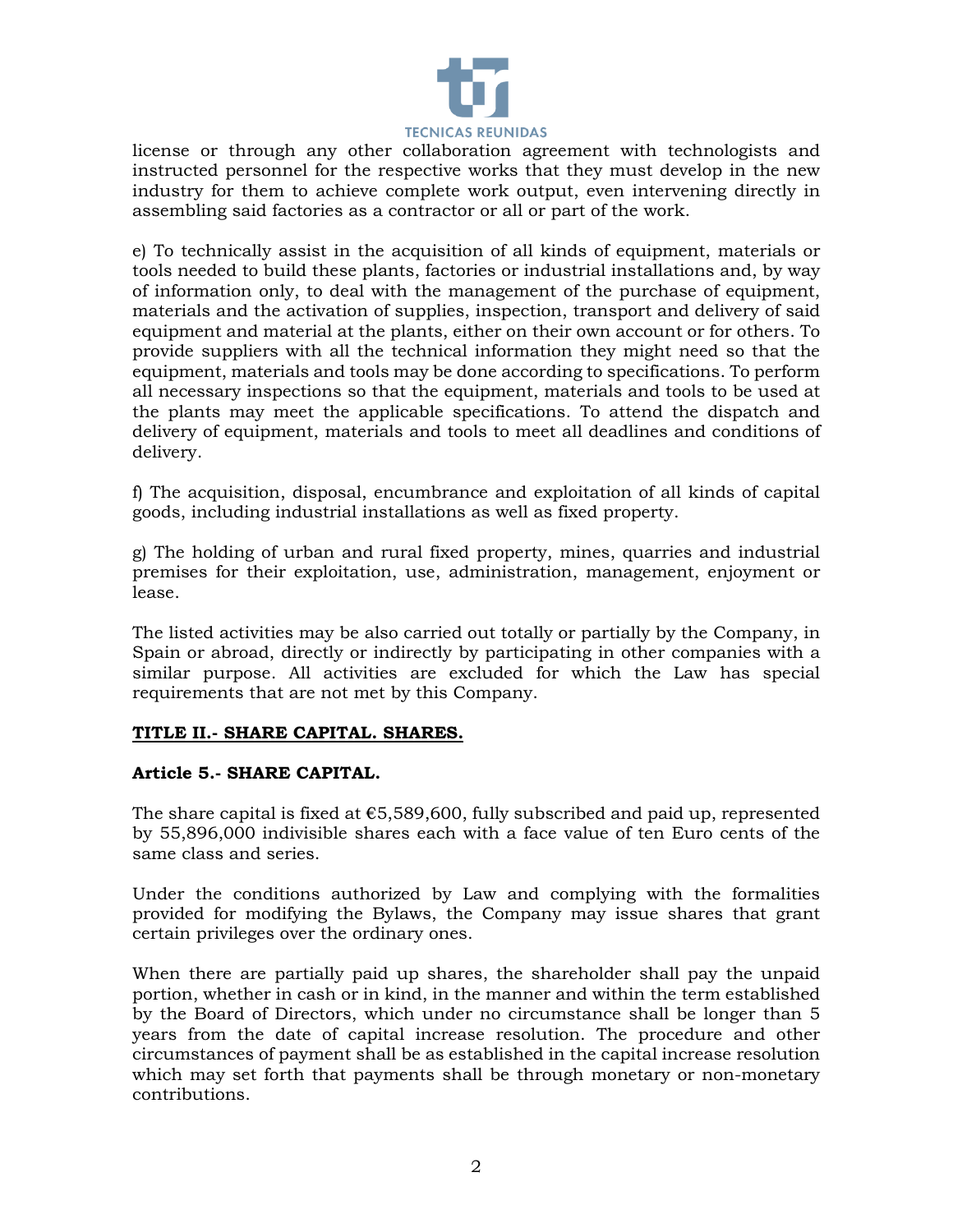

### **Article 6.- CAPITAL INCREASE AND DECREASE AND ISSUE OF BONDS OR OTHER SECURITIES THAT RECOGNIZE DEBT.**

The Company's capital may be increased or decreased upon a resolution by a legally convened General Meeting of Shareholders with the attendance quorum stipulated by Law. The General Meeting of Shareholders will set the terms and conditions of each new share issue and the Board of Directors shall be authorized to implement any such resolutions. Shareholders shall have a preferential right to subscribe any new shares in proportion to the number of shares held without prejudice to the provisions of the Law concerning the exclusion of preferential subscription rights.

The Company may issue simple, convertible or redeemable bonds or other securities that recognize or create debt such as promissory notes, preferential shares, subordinated debt as well as other negotiable or non-negotiable securities that recognize or create debt other than the foregoing, with or without a guarantee, subject to the legally established limits and conditions.

The Board of Directors will be competent to resolve the issue and admission to trading of bonds as well as the granting of bond issue guarantees.

The General Meeting will be competent to resolve the issuance of bonds that may be converted into shares or bonds attributing bond holders participation in corporate earnings. The General Meeting may delegate this power upon the Board of Directors to issue bonds, as well as authorize the Board of Directors to determine the time when they shall be issued as agreed and establish all other conditions not provided in Board resolution, all subject to any applicable legal limitations. The Board of Directors may make use of said delegation one or more times and for a maximum period of five years.

The right to preferential subscription of the convertible bonds may be suppressed according to the legal and statutory rules applicable.

The Company may also guarantee the issuance of securities by its subsidiaries.

### **Article 7.- FORM OF THE SHARES.**

The shares shall be represented by book entries, which shall be governed by the Spanish Securities Market Act and other complementary provisions. Until they are fully paid up, such circumstance must be recorded in the book entry.

These book entries will be kept on behalf of the Company by Sociedad de Gestión de los Sistemas de Registro, Compensación y Liquidación de Valores, S.A. (Iberclear) or the entity that replaces it, and its participating entities.

The Company or a third party appointed by it shall have the right to obtain the information legally provided for from the central securities depositary to determine the identity of its shareholders in order to communicate directly with them in a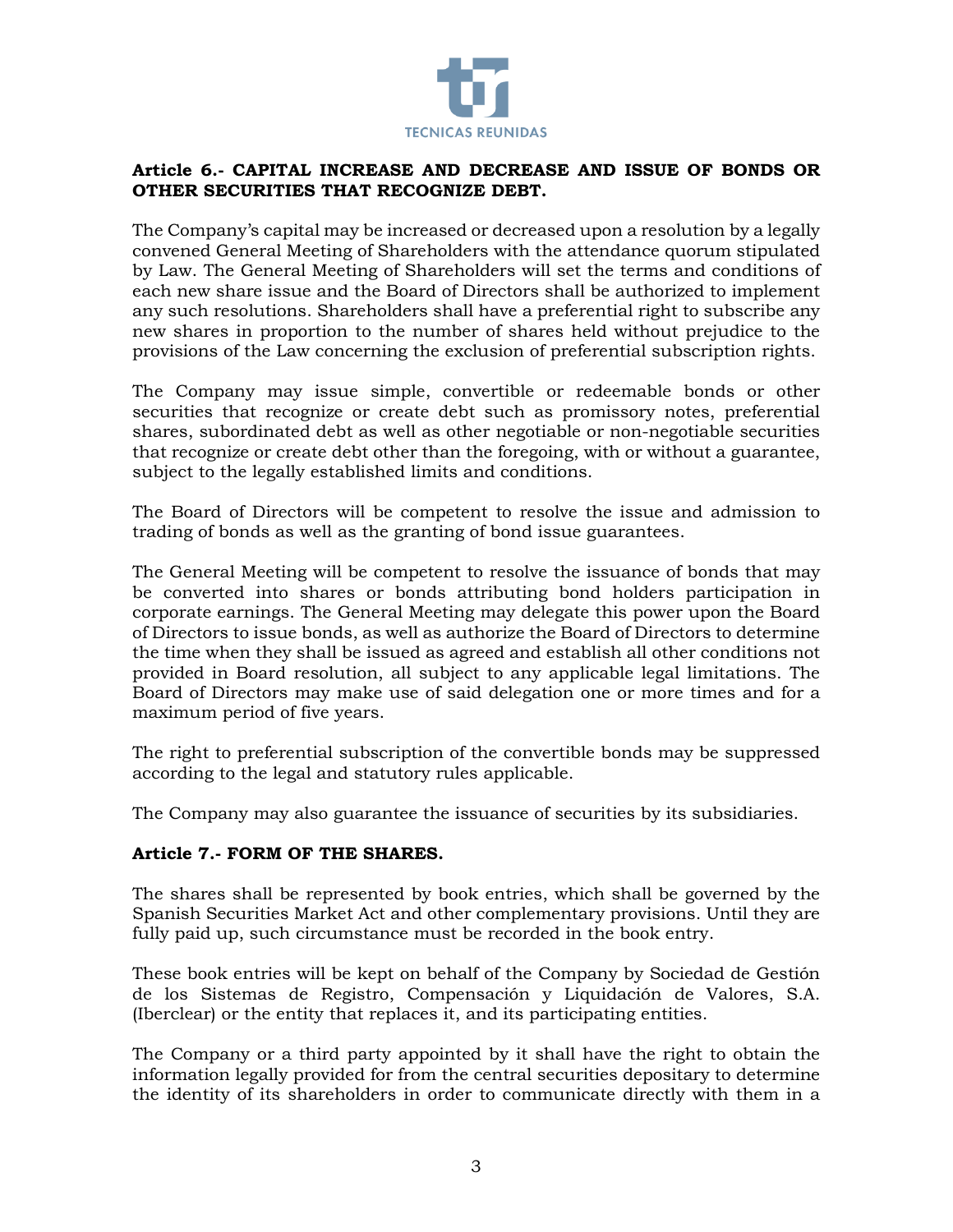

view to facilitating the exercise of their rights and involvement in the Company. Likewise, if the entity or person with shareholder status in virtue of the share register is an intermediary institution which holds such shares on behalf of ultimate beneficiaries or another intermediary institution, the Company or a third party designated by it may request identification for the ultimate beneficiaries directly from the intermediary institution or request such indirectly through the central securities depositary, all under the terms established by Law.

# **Article 8.- RIGHTS OF THE SHAREHOLDERS.**

Shares grant their legitimate holders the status of shareholder and attribute the rights recognized in the Law and in these Articles of Association. Each share gives the holder one vote in deliberations during General Meetings of Shareholders.

### **Article 9.- TRANSFER OF SHARES. CONSTITUTION OF LIMITED RIGHTS IN REM.**

The shares and the economic rights deriving from them, including those of preferential subscription and free assignment, may be transferred through any means allowed by Law.

The transfer of shares shall be through book transfers.

Registration of a transfer on behalf of the acquiring party in the accounting records kept by Sociedad de Gestión de los Sistemas de Registro, Compensación y Liquidación de Valores, S.A. (Iberclear) shall be just as valid as the traditional delivery of share certificates.

The creation of limited rights in rem or any other kind of encumbrance on the shares must be recorded in the relevant accounting records of Sociedad de Gestión de los Sistemas de Registro, Compensación y Liquidación de Valores, S.A. (Iberclear).

The registration of a pledge in the corresponding accounting records kept by Sociedad de Gestión de los Sistemas de Registro, Compensación y Liquidación de Valores, S.A. (Iberclear) is equivalent to a transfer of possession of the share certificate.

### **Article 10.- EXERCISE OF SHAREHOLDER RIGHTS AND OBLIGATIONS.**

Shares grant their legitimate holders the powers that derive and the obligations inherent to their status as shareholders. Each shareholder agrees to accept these Bylaws and the resolutions legally adopted by the General Meeting of Shareholders and the Board of Directors, all without prejudice to any corresponding right of challenge and any special terms established by the Spanish Corporate Enterprises Act with regard to the constitution of rights in rem on the shares and the system of treasury shares acquired by the Company.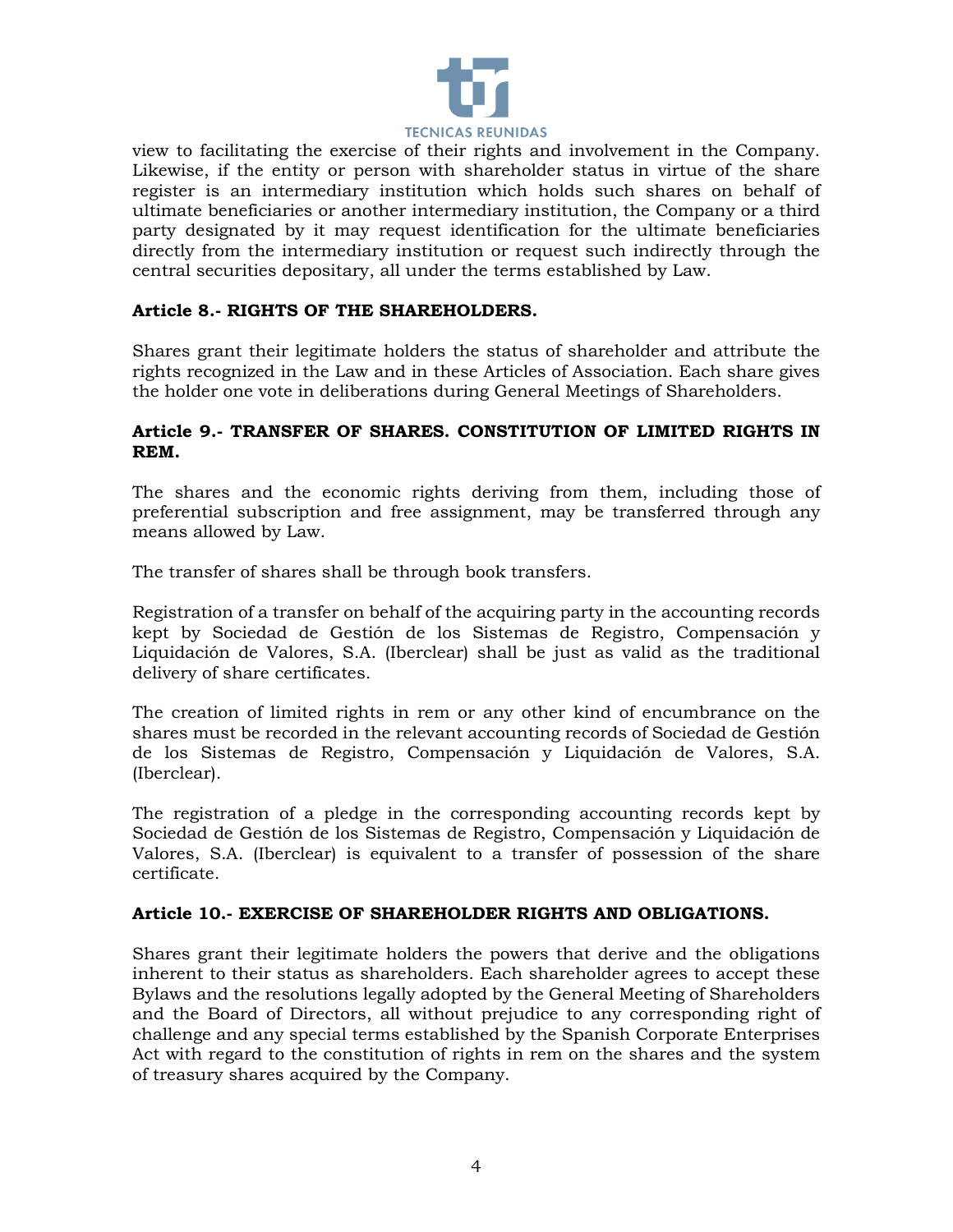

Any person listed as a legitimate holder in the books kept by Sociedad de Gestión de los Sistemas de Registro, Compensación y Liquidación de Valores, S.A. (Iberclear) will be presumed to be the legitimate holder and may, therefore, demand the benefits of the shares from the Company.

The shares are indivisible. In the case of joint ownership, the joint owners of a share shall be jointly and severally liable towards the Company for any obligations that might be derived from their status as shareholders and must designate a single person to exercise all the rights inherent to their status as shareholders. The identity of such person must be communicated to the Company. Likewise, all shares under joint ownership shall be registered in the corresponding accounting records in the name of all joint owners. This rule shall also apply to other cases of joint ownership of rights to shares. For free loans of shares, the rights inherent to the status of shareholder shall correspond to the lender except for attendance at the General Meeting of Shareholders and voting, which shall correspond to the borrower to whom such powers have been granted. The provisions for representation set forth in article 184 and following of the Spanish Corporate Enterprises Act and other applicable regulations shall apply to the exercise of such free loan rights.

When deemed necessary, the legal basis for a transfer and for the exercise of the rights deriving from the shares or of the limited rights in rem or encumbrances constituted over them may be proven by means of a certificate issued for such purpose by Sociedad de Gestión de los Sistemas de Registro, Compensación y Liquidación de Valores, S.A. (Iberclear) or the entity that replaces it or by its participating entities.

### **TITLE III.- COMPANY ADMINISTRATION.**

### **Article 11.- COMPANY ADMINISTRATION.**

The governance and administration of the Company corresponds to the General Meeting of Shareholders and the Board of Directors, in accordance with the provisions of these Bylaws.

### **SECTION ONE.- GENERAL MEETING OF SHAREHOLDERS.**

### **Article 12.- GENERAL MEETING OF SHAREHOLDERS.**

As the expression of the shareholders' will, a duly called and constituted General Meeting of Shareholders shall decide by the majorities required by the law in each case all matters under its competence and all of its resolutions when passed in accordance with these Bylaws and all legal requisites shall be binding for all shareholders, even for those who were absent or voted against them.

### **Article 13.- TYPES OF GENERAL MEETINGS OF SHAREHOLDERS.**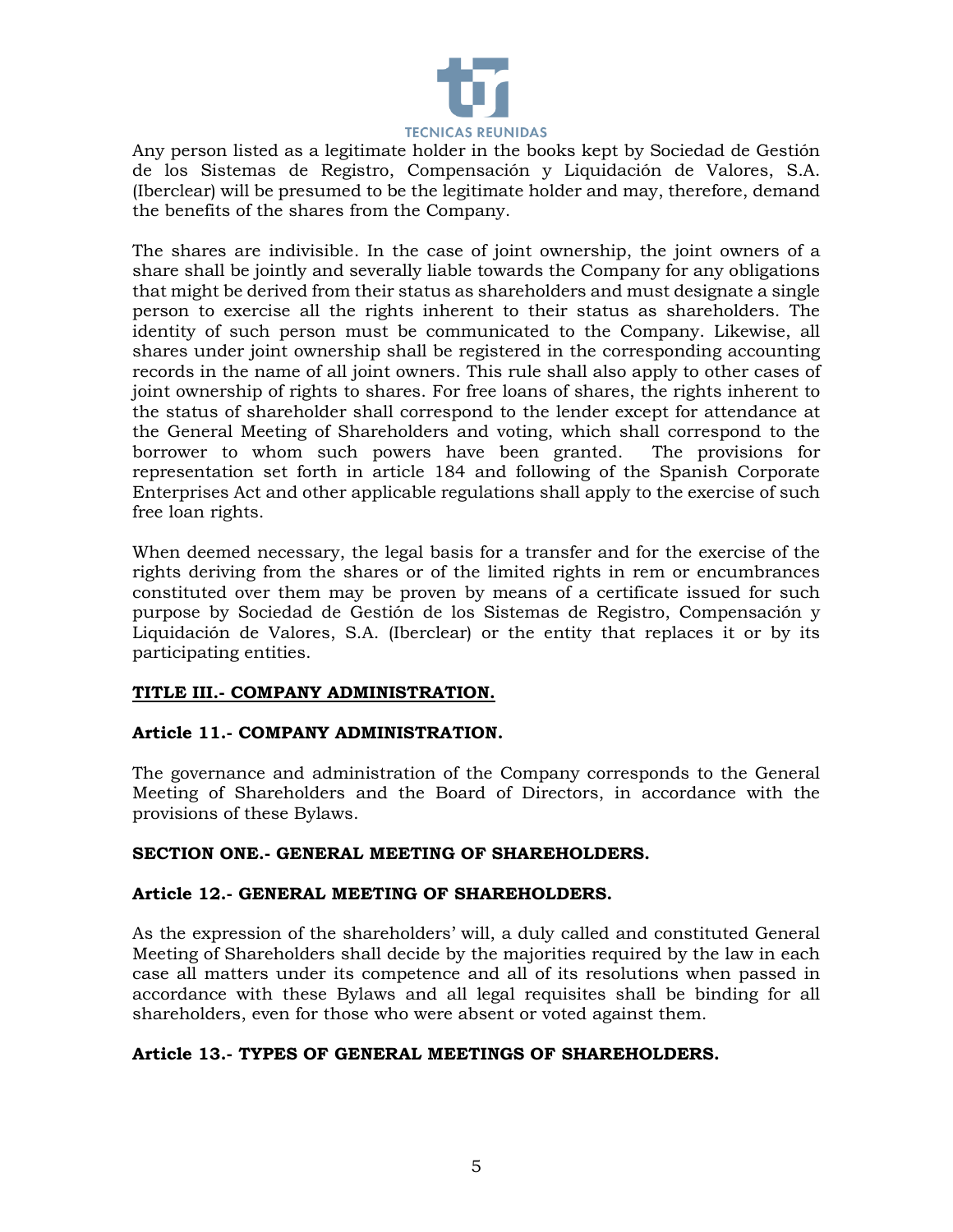

General Meetings of Shareholders may be ordinary or extraordinary. An ordinary meeting is the type that must be called within the first six months of each year to approve, as appropriate, the company management and prior year accounts and decide upon the application of the results.

All other General Meetings of Shareholders shall be considered extraordinary and will be held when called by the governing body whenever in the company's interests and also when (i) requested by a number of shareholders representing at least three per cent (3%) of the share capital and the request includes the matters to be discussed at the General Meeting, proceeding in the manner established by the Spanish Corporate Enterprises Act; or (ii) a takeover bid is lodged on securities issued by the Company, in order to inform the General Meeting of the takeover bid and decide on the matters to be submitted for consideration.

Nonetheless, even if called as ordinary, a General Meeting may also deliberate and decide on any matter of its competence that has been included in the call and in compliance with Article 194 of the Spanish Corporate Enterprises Act, as appropriate.

### **Article 14.- NOTICE OF MEETINGS.**

The notice, both for ordinary as well as extraordinary General Meetings, shall be made by an announcement published in the Official Trade Register Gazette or one of the most widely circulated daily newspapers in Spain and on the Company's website [\(www.tecnicasreunidas.es\)](http://www.tecnicasreunidas.es/) as well as on the Spanish National Securities Market Commission website the minimum number of days in advance of the date set for the meeting as determined by the law. At its sole discretion, the Board of Directors may publish such a notice through other means, if deemed appropriate, for the purposes of greater dissemination or publication.

The announcement shall include the name of the Company, the date and time of the meeting, the place where it is to be held, whether it is ordinary or extraordinary, the agenda, including all the matters to be discussed in a clear and concise manner and the office of the person or people issuing the call, as well as the date on which shareholders must have registered shares in their name in order to participate and vote at the General Meeting, the place and the way to acquire the full text of the documents and proposed resolutions and the address of the Company's website where the information shall be made available. Additionally, the announcement shall include clear and precise information of the actions that shareholders shall take in order to participate and issue their vote at the General Meeting, with the detail required by applicable law. The announcement may also, if appropriate, set forth the date on which the General Meeting shall proceed upon second call. At least 24 hours must pass between the first and the second call. If a duly called General Meeting is not held upon first call and no date is indicated in the notice for proceeding upon second call, the latter must be announced, subject to the same announcement requirements as the notice of the first meeting, within fifteen days after the date of the meeting not held and at least ten days prior to the date of the planned meeting.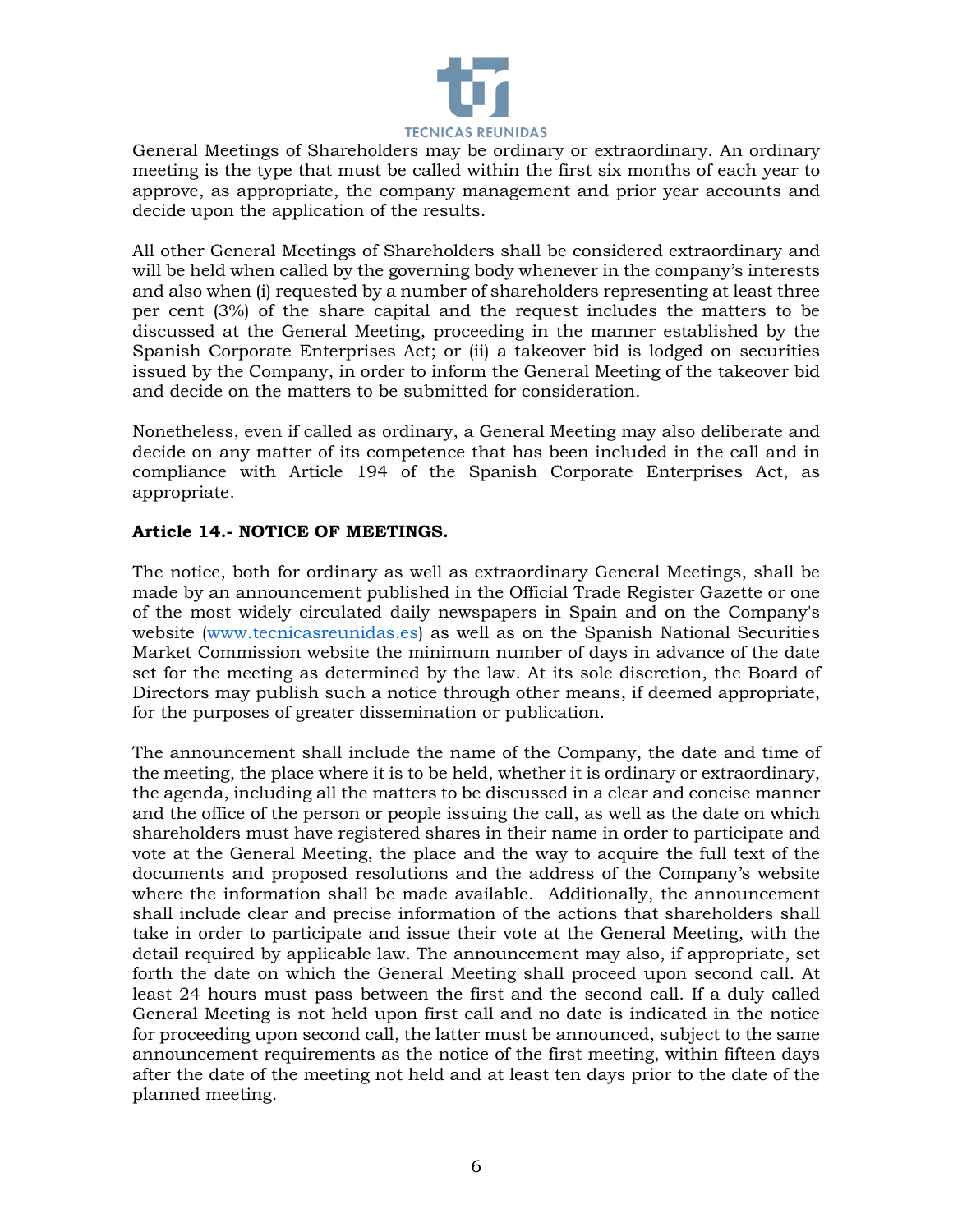

In the event that new matters are included on the Agenda of an Ordinary General Meeting of Shareholders and they are proposed in accordance with the Law by shareholders who represent at least three percent (3%) of the share capital, an addendum to the announcement must be published to include the new matters on the Agenda provided the new items are accompanied by justification or, if appropriate, a justified proposed resolution. This addendum shall be published a minimum of fifteen days in advance of the date established for the Ordinary General Meeting. A lack of publication is cause for challenging a General Meeting. This right of the shareholders who represent at least three percent (3%) of the share capital to request the inclusion of new matters on the Agenda must be exercised by means of reliable notification that must be received at the registered address within five days following the publication of the most recent announcement of the call for the meeting. This right may not be exercised for extraordinary meetings under any circumstance.

Shareholders who represent at least three percent (3%) of the share capital are entitled to submit grounded draft resolutions on matters already included or which must be included on the agenda of the meeting called.

General Meetings shall be held in the municipality where the Company has its registered address. Nevertheless, the Board of Directors may resolve that the General Meeting be held in any other place within Spanish territory when it deems appropriate to facilitate the holding thereof and when such circumstance is indicated in the announcement. If the location of the General Meeting does not appear in the announcement, it will be understood that the General Meeting will be held at the Company's registered address.

### **Article 15.- QUORUM.**

In order for ordinary and extraordinary General Meetings to be legally held, the quorum required by the Spanish Corporate Enterprises Act shall apply.

### **Article 16.- COMPOSITION OF THE GENERAL MEETINGS.**

All shareholders holding 50 or more shares, the ownership of which is registered in the corresponding register at least five days before the day on which the General Meeting is to be held and thus is proven as per the terms of the General Meeting of Shareholders Procedural Rules and the notice of a meeting may attend the General Meeting in person or through representation by another person, even if such person is not a shareholder. Representation shall be governed by the provisions of the Spanish Corporate Enterprises Act.

Shareholders with less than 50 shares may form groups for the purpose of attending the General Meeting, conferring representation upon one of them.

Shareholders who are natural persons yet are not able to fully exercise their civil rights and legal entity shareholders may be represented by duly accredited legal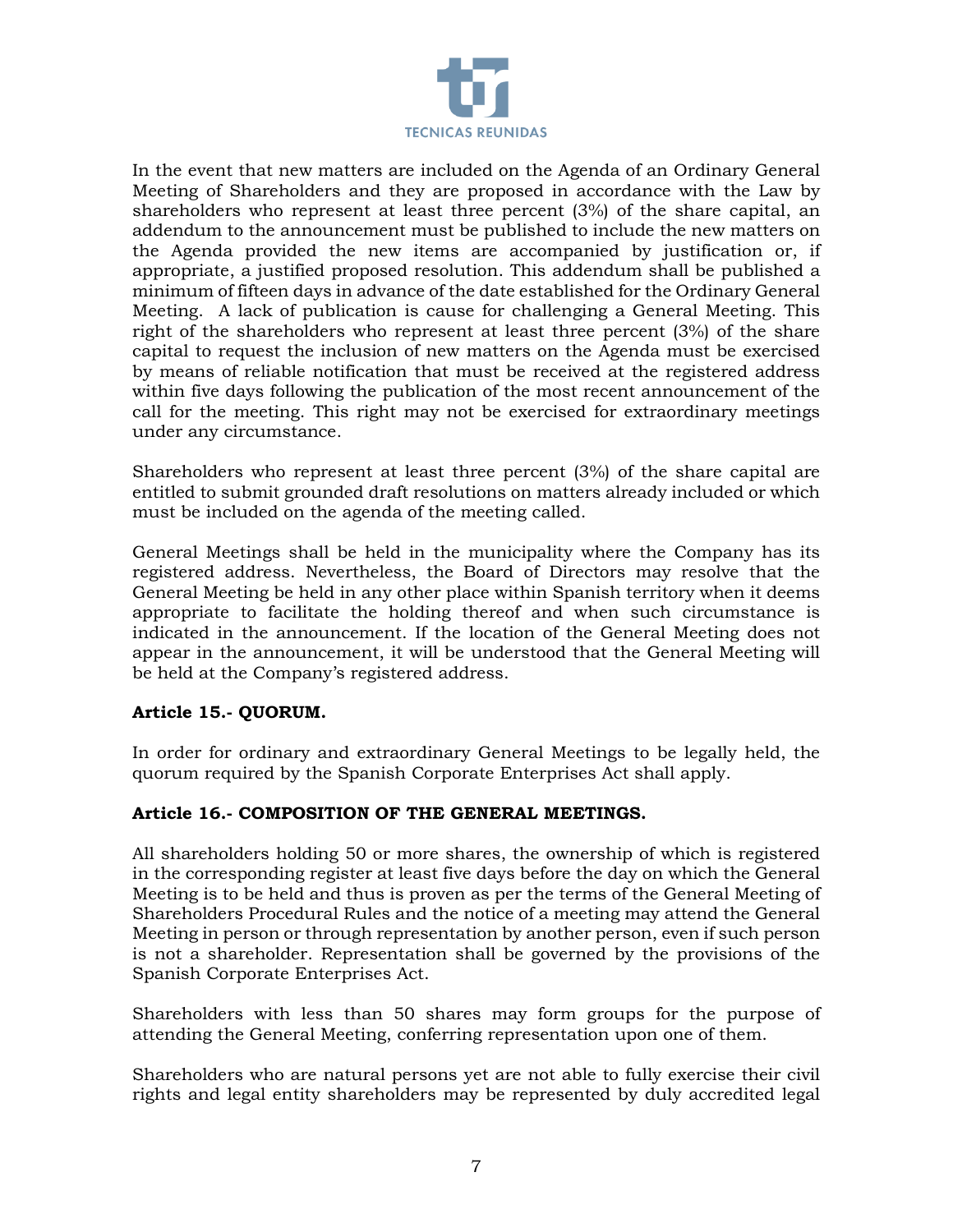

representatives. Both in these cases as well as when a shareholder delegates their right to attend, having more than one representative at the General Meeting is not permitted.

Representation conferred on a person who is not eligible as per the Law will not be valid or effective. Representation can always be revoked. In order to be subject to objection, the revocation must be communicated to the Company under the same terms set forth for notice of the representative's appointment. Personal attendance of the represented shareholder at a General Meeting either physically or electronically or through remote voting prior to the Meeting automatically revokes any delegation, irrespective of the date thereof. Representation powers also will not be valid if the Company gains knowledge of the disposal of the shares.

When representation is conferred remotely, it will only be considered valid if done:

a) by means of hand-delivery or postal mail, delivering the attendance card and authorization duly signed to the Company or by another written means approved by the Board of Directors in a resolution adopted for such purpose through which the identity of the shareholder granting representation powers and of the designated delegate may be duly verified, or

b) by means of electronic correspondence or communication with the Company, including the electronic signature or other form of identification of the shareholder represented, under the terms established by the Board of Directors in a resolution adopted for such purpose in order to equip this system of representation with adequate guarantees of authenticity and identification of the represented shareholder.

In order to be valid, the power of representation conferred by any of the aforementioned means of remote communication must be received by the Company before midnight of the third day before the day established for the General Meeting in the first call. In the resolution calling for the General Meeting in question, the Board of Directors may reduce this advance notice required by publishing it in the same manner as the notice of a meeting. Likewise, the Board of Directors may implement the foregoing stipulations referring to the powers of representation granted using remote means of communication.

The power of representation may cover any matters that may be discussed at the General Meeting as permitted by Law even if not on the Agenda in the notice.

If the Directors or any other person on behalf of or in the interest of any of them has filed proxy solicitation, the proxy Director may not exercise the voting rights corresponding to the represented shares on any items on the agenda where there is a conflict of interest unless precise voting instructions were received from the party represented for each one of the such items in accordance with applicable regulations. In any case, and without prejudice to any other presumptions established by law, a Director shall be considered as subject of a conflict of interest in relation to the following decisions: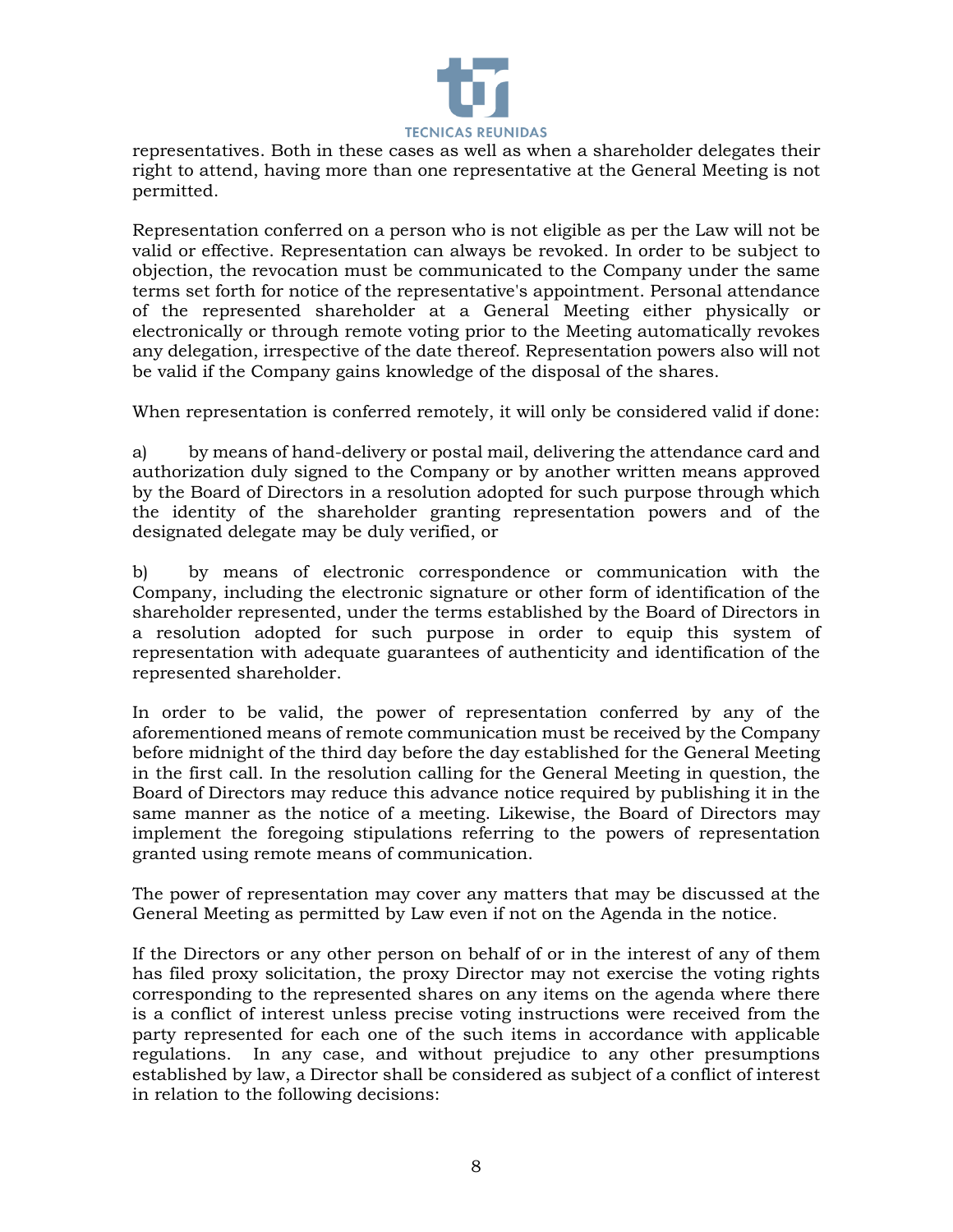

- − Their appointment, re-election or ratification as director.
- − Their removal, dismissal or termination as director.
- − Any corporate liability action against the director in question.
- − The approval or ratification, as applicable, of Company transactions with the director in question, companies they control or represent or parties acting on their behalf.

In such case, the proxy may also cover any items which, although not included on the agenda in the notice of call, are likely to be discussed at the meeting by matter of law. The provisions of the paragraph above shall also apply to these cases.

The Chair, the Secretary of the General Meeting or the persons designated by them will be understood as having the power to determine the validity of the proxy conferred and compliance with the requirements of attendance at the General Meeting.

# **Article 17.- PROCEEDINGS AT GENERAL MEETINGS.**

The Chair of the Board of Directors, or in their absence, the First or Second Vice-Chair in successive order, will preside over all General Meetings. The Company Secretary, or in their absence, the Vice-Secretary, if there is one, will be the Secretary of the General Meeting. In the absence of both of them, the Chair will appoint another shareholder or representative to act in their place.

The members of the Board of Directors must attend all General Meetings; however, the fact that one of them is unable to attend for some reason will not invalidate the constitution of the General Meeting.

The Chair of the General Meeting may authorize the attendance of any person they deem appropriate. Nonetheless, the General Meeting may revoke any such authorization. The Chair will direct the deliberations and will grant the floor to any shareholder who thus requests. Priority to speak will be given to shareholders who have thus requested in writing. Immediately afterwards, anyone requesting the floor will be authorized to speak.

Each of the matters included on the Agenda shall be discussed and voted upon separately and, in order to be valid, all resolutions must be passed by a simple majority of the shareholders present or represented (understood as passed when there are more yeas than nays) unless a different majority is required by law for some type of specific resolution.

Votes may be broken up so that the intermediary entities listed as legitimate shareholders in virtue of the share register yet act on behalf of various ultimate beneficiaries may cast their votes as instructed to do so.

For each resolution submitted to a vote, the General Meeting must determine, at least, the number of shares with respect to which valid votes have been cast, the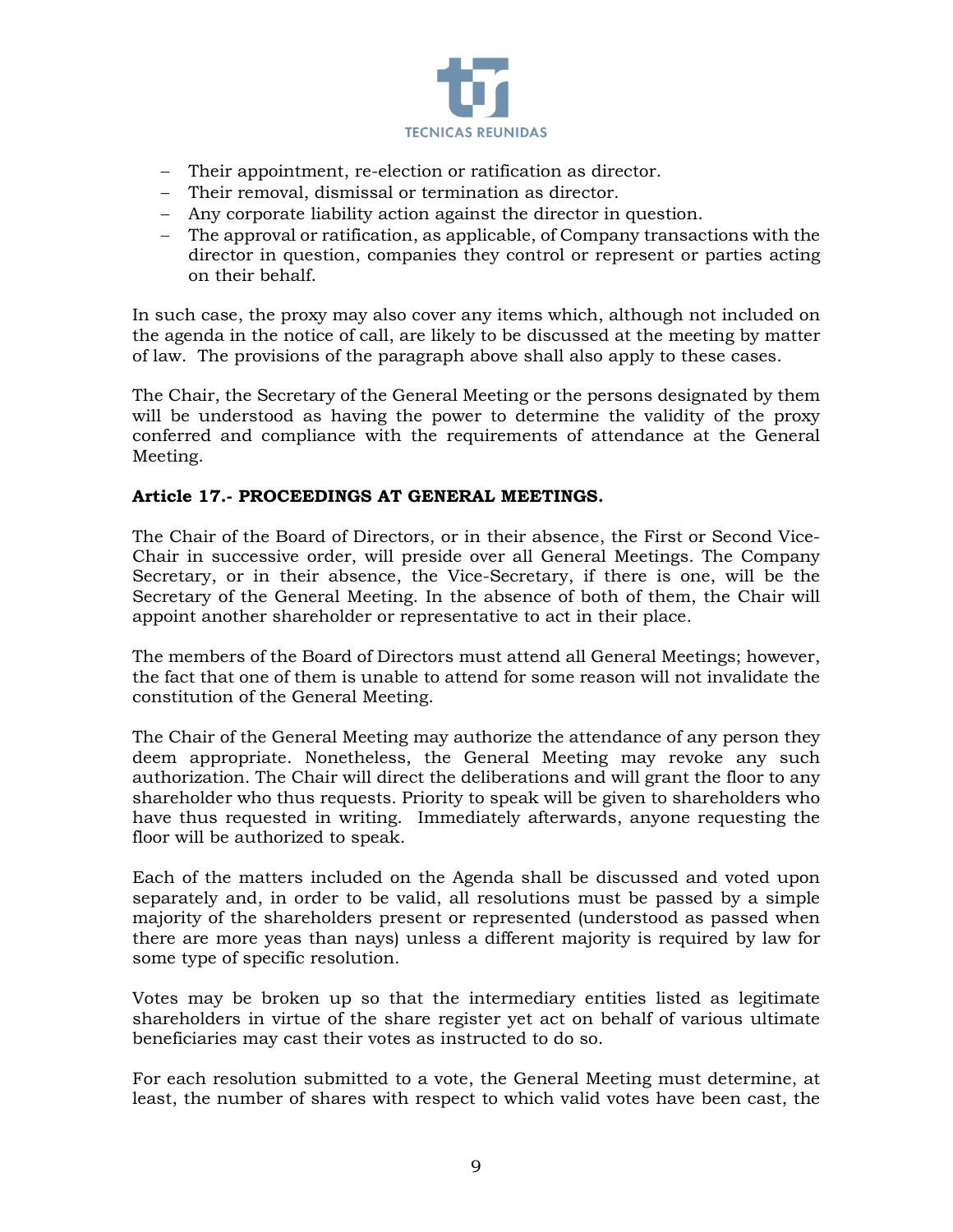

proportion of the share capital represented by such votes, the total number of valid votes, the number of votes for and against each resolution and, as applicable, the number of abstentions. The resolutions passed and the result of the voting shall be published in full on the company website within five days following the end of the General Meeting.

A shareholder shall not exercise the voting rights corresponding to their shares when the resolution to be passed releases said shareholder from an obligation or grants said shareholder some kind of right providing any type of financial assistance including the provision of guarantees in their favor, exempts such shareholder from obligations deriving from the duty of loyalty or in the cases provided for by law with respect to related-party transactions, the approval of which is the competence of the General Meeting.

The shares of a shareholder in a situation of conflict of interest as mentioned in the paragraph above shall be deducted from the share capital when calculating the vote majority necessary in each case.

Shareholders with attendance rights due to holding at least 50 shares or having grouped with others with whom they jointly hold at least 50 shares as per the terms of article 16 above may cast their vote on the proposals concerning the items on the Agenda of any General Meeting by:

a) hand-delivery or postal mail, delivering the attendance card and the duly signed vote to the Company (along with the voting form provided by the Company, as applicable) or another written means approved by the Board of Directors in a resolution adopted for such purpose through which the identity of the shareholder exercising their right to vote may be duly verified, or

b) electronic correspondence or communication with the Company, including the electronic signature or other form of identification of the shareholder, under the terms established by the Board of Directors in a resolution adopted for such purpose in order to equip such voting system with adequate guarantees of authenticity and identification of the voting shareholder.

In order to be valid, a vote cast by any of the aforementioned means must be received by the Company before midnight of the third day before the day established for the General Meeting in the first call. In the resolution calling for the General Meeting in question, the Board of Directors may reduce this advance notice required by publishing it in the same manner as the notice of a meeting.

Any shareholders casting their vote remotely under the terms indicated in this article will be considered present for the purposes of the constitution of the General Meeting in question. As a result, any proxy made prior to such vote being casted will be understood as revoked and those conferred thereafter will be deemed invalid.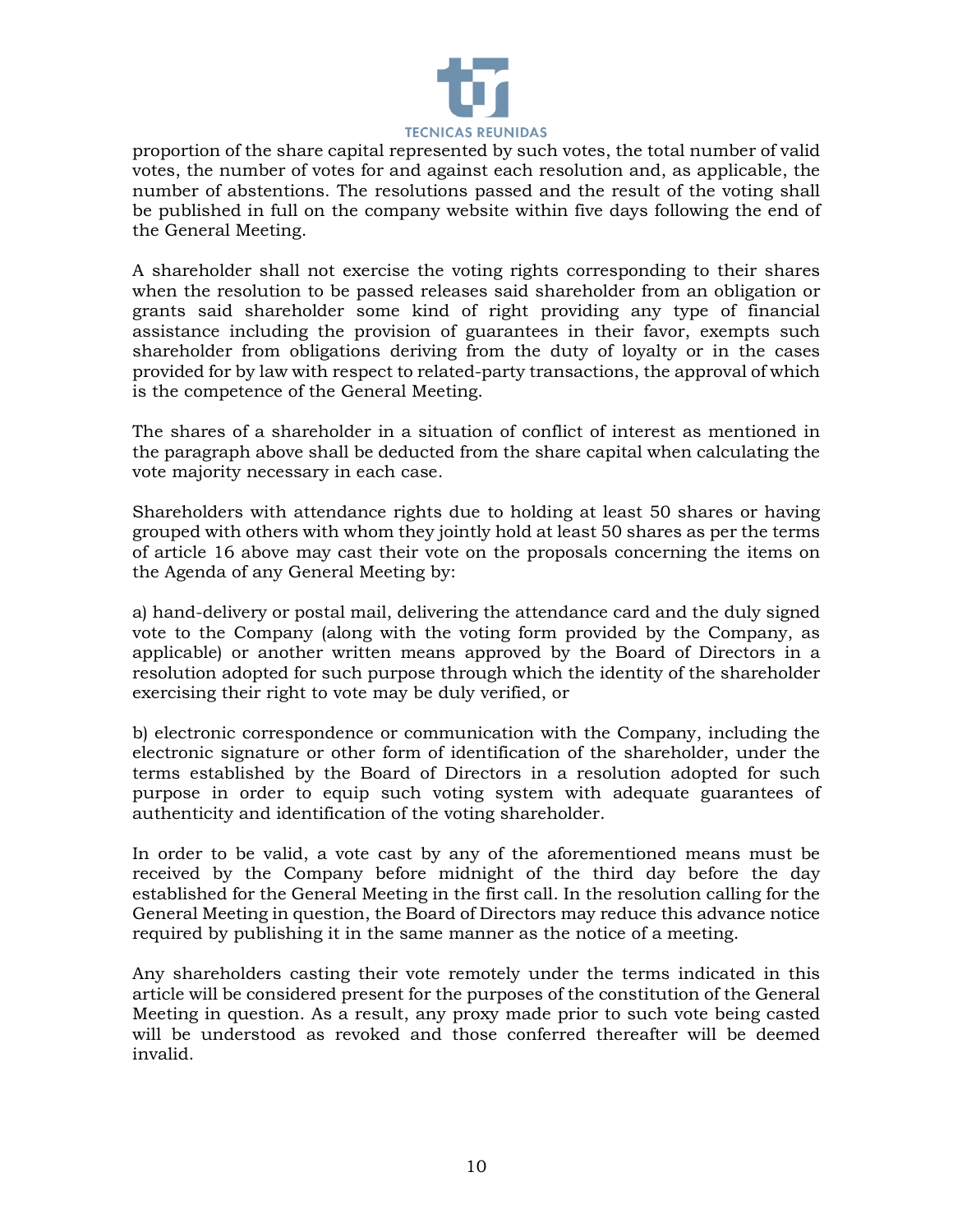

All votes cast remotely as mentioned in this article will be voided if the casting shareholder attends the meeting physically or electronically.

The Board of Directors may further develop the above provisions by establishing the instructions, rules, means and procedures for casting votes and granting representation powers by remote means of communication, in accordance with the state of the art and any rules that may be passed for such purpose as well as the provisions of these Bylaws.

All implementing rules adopted by the Board of Directors under the provisions established herein will be published on the Company website. Likewise, in order to avoid possible duplication, the Board of Directors may take all necessary measures to ensure that whomever casts a vote remotely or delegates representation powers is duly authorized to do so pursuant to the provisions of these Bylaws.

Without prejudice to the above provisions, the Company may authorize real-time electronic General Meetings and attendance using any means which duly guarantees the person's identity, as well as electronic voting during the General Meeting providing that such is possible given the current state of technology and such is approved by the Board of Directors. In such case, the notice of meeting shall detail the deadlines, forms and means for exercising shareholder rights as stipulated by the Board of Directors to enable the General Meeting to be conducted in an adequate manner.

The General Meeting of Shareholders Procedural Rules may assign the Board of Directors the power to regulate any procedural aspects necessary in accordance with the law, the Bylaws and the General Meeting of Shareholders Procedural Rules.

#### **Article 17 BIS. GENERAL MEETINGS EXCLUSIVELY BY ELECTRONIC MEANS.**

A General Meeting may be called to be held exclusively by electronic means and, therefore, without the physical attendance of the shareholders, their representatives and, where appropriate, the members of the Board of Directors when thus allowed by applicable regulations.

A General Meeting held exclusively electronically shall comply with all legal and statutory regulations and shall be conducted as per the General Meeting of Shareholders Procedural Rules. In any case, such a meeting shall be subject to duly guaranteeing the identity and legitimacy of the shareholders and their representatives and ensuring that all attendees may effectively participate in the meeting using the remote means of communication allowed by the notice of the meeting both in order to exercise the corresponding rights to speak, information, proposal and voting in real time as well as to hear all other attendees speak using the means indicated considering the state of technology and the Company's circumstances, all pursuant to applicable regulations.

#### **Article 18.- AGENDA.**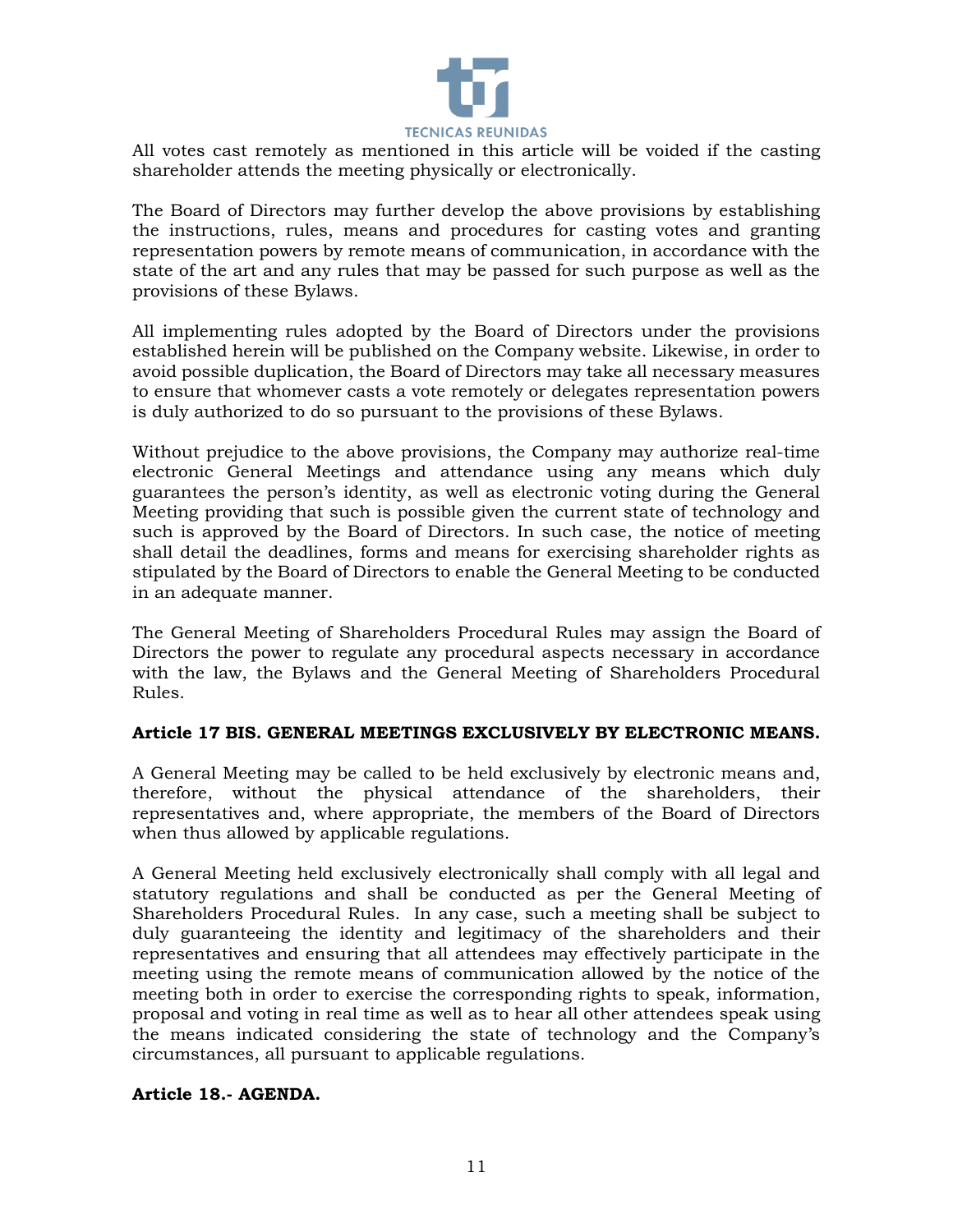

The Agenda for a General Meeting must be prepared by the Board of Directors. Any matter not included on the Agenda may not be discussed at the General Meeting except in the situations expressly provided for by Law. However, the Board of Directors or any person or people appointed to prepare the Agenda must include any matter legally proposed by shareholders representing at least three percent (3%) of the share capital. Any matter directly related to the items on the Agenda will be subject to voting.

### **Article 19.- FUNCTIONS OF ORDINARY GENERAL MEETINGS OF SHAREHOLDERS.**

An Ordinary General Meeting of Shareholders will be qualified for:

- a) The approval, if appropriate, of the company management.
- b) The approval, if appropriate, of the prior year's annual accounts.
- c) The application of the results.

### **Article 20.- ADDITIONAL FUNCTIONS OF ORDINARY OR EXTRAORDINARY GENERAL MEETINGS OF SHAREHOLDERS.**

Without prejudice to the powers attributed expressly by the Spanish Corporate Enterprises Act, any General Meeting of Shareholders will be qualified for:

- a) The approval of the annual accounts, the application of the results and the approval of company management.
- b) The approval, where appropriate, of the non-financial information statement.
- c) The appointment, re-election and dismissal of Directors, as well as the ratification of the Directors designated by co-option.
- d) The approval of the Directors remuneration policy.
- e) The approval of the establishment of compensation systems for the Company's Directors consisting of the delivery of shares or rights to them or referenced against the value of the shares.
- f) Exempting the Directors of the prohibitions deriving from their duties of loyalty when authorization shall be legally granted by the General Meeting of Shareholders as well as from any non-compete obligation with the Company.
- g) The appointment, re-election and dismissal of account auditors.
- h) Amendments of these Bylaws.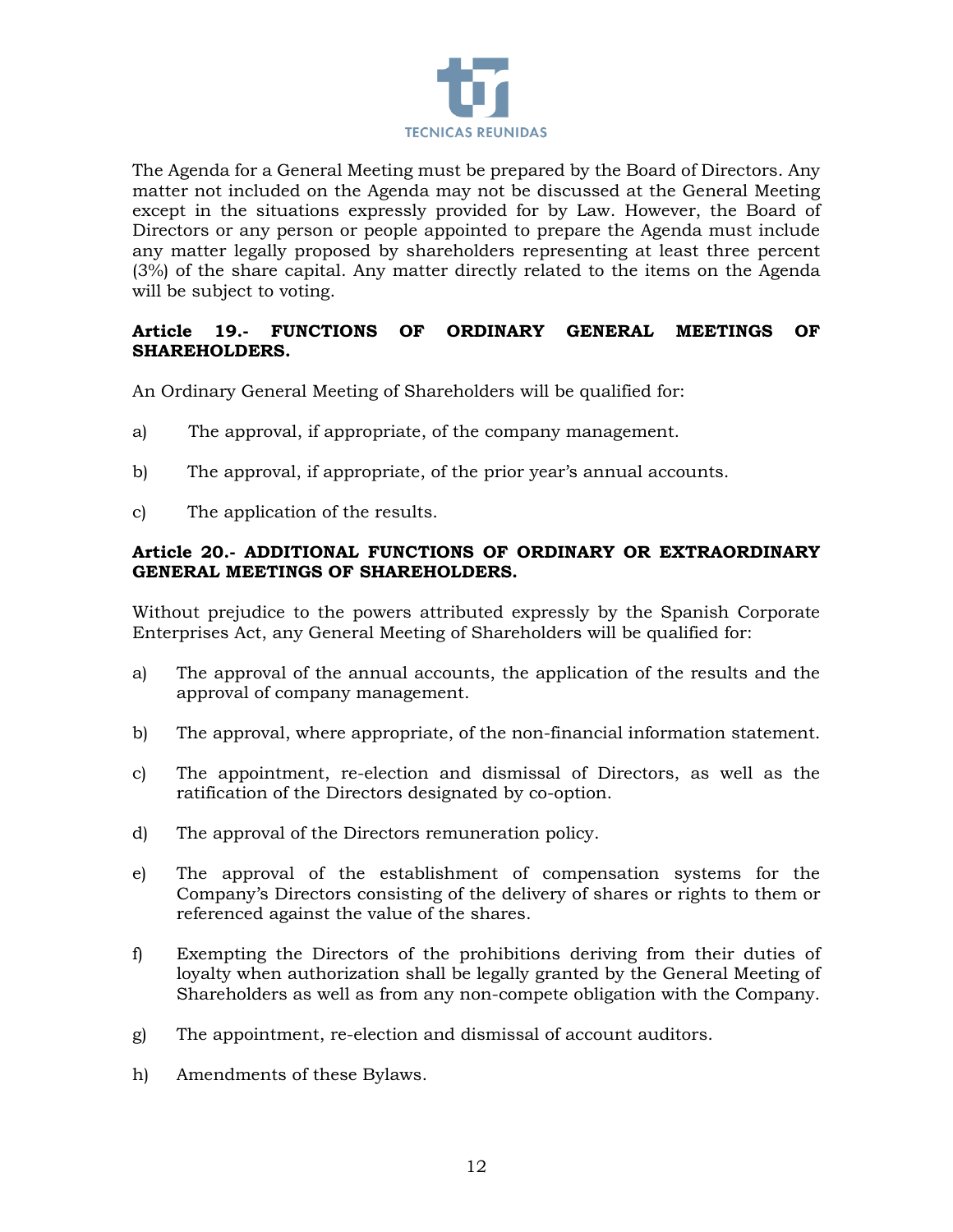

- i) Capital increases and decreases.
- j) Delegating to the Board of Directors the power to increase the share capital, in which case the power to exclude or limit preferential subscription rights may also be attributed as per the provisions of the law.
- k) Delegating to the Board of Directors the power to execute a capital increase approved by a General Meeting of Shareholders within the periods provided for by law, indicating the date(s) of the execution thereof and determining the conditions of the increase for all matters not provided for by the General Meeting of Shareholders.
- l) Exclusions or limitations of preferential subscription rights.
- m) Authorizing the derivative acquisition of treasury shares.
- n) The transformation, merger, de-merger or global assignment of assets and liabilities and the transfer of the registered address abroad.
- o) The dissolution of the Company and the appointment and dismissal of liquidators.
- p) The approval of the final liquidation balance.
- q) The issuance of bonds that may be converted into shares or bonds attributing bond holders participation in corporate earnings and the delegation of the power to issue such bonds to the Board of Directors as well as exclude or limit preferential subscription rights as per the provisions of the law.
- r) Liability actions against Directors, account auditors and liquidators.
- s) The approval and modification of General Meeting of Shareholders Procedural Rules.
- t) The transfer of essential activities to dependent entities which had been developed up to such time by the Company even though the latter shall maintain full ownership thereof.
- u) The acquisition, disposal or contribution of essential assets from/to another company.
- v) The approval of related-party transactions, the approval of which corresponds to the General Meeting under the terms set forth by Law.
- w) The approval of transactions, the effect of which is equivalent to the Company's liquidation.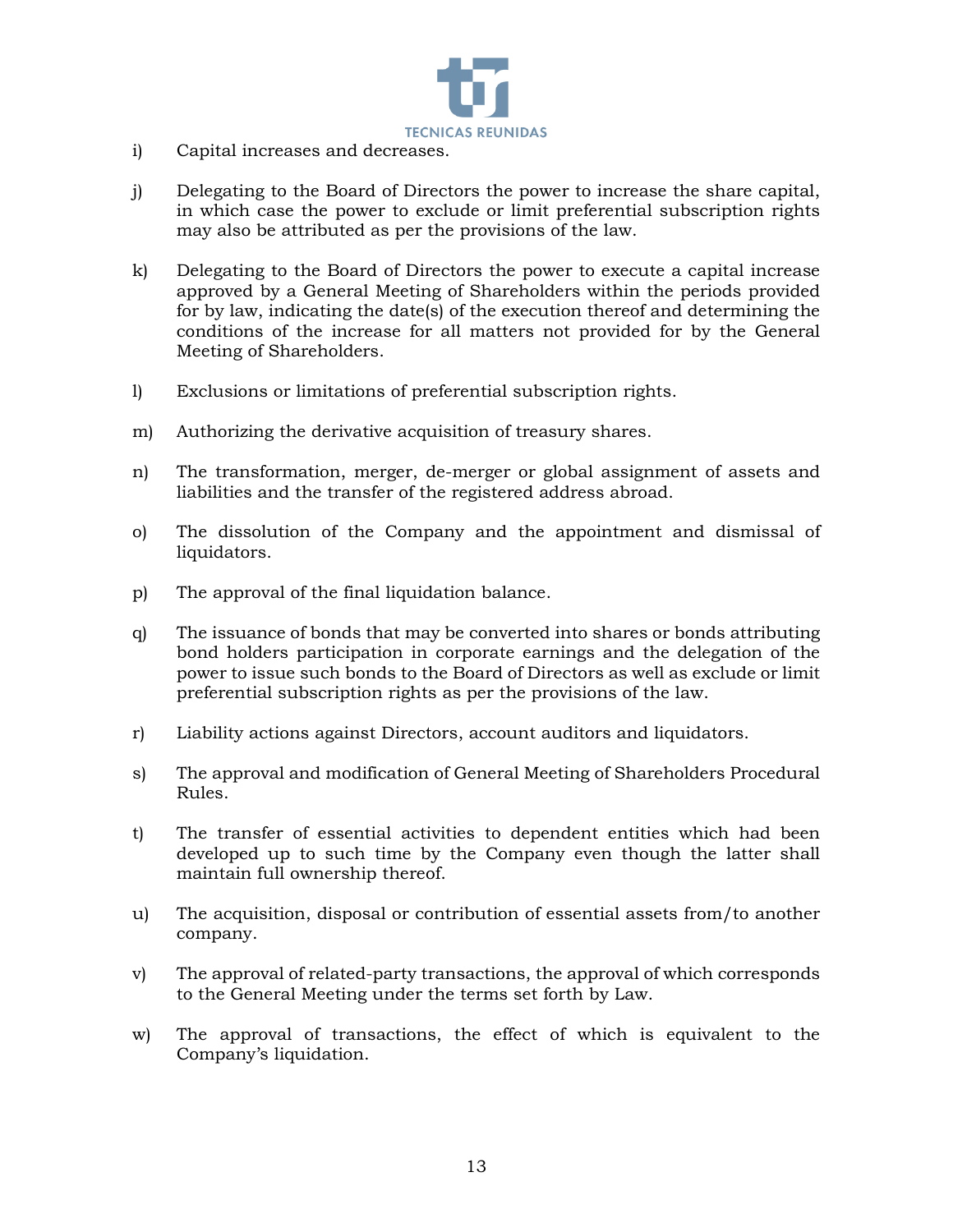

The General Meeting of Shareholders shall also resolve on any other item that the Board of Directors or the shareholders may submit for consideration under the terms and subject to the requirements established by the law or internal Company policies.

A General Meeting of Shareholders may only issue instructions to the Board of Directors or request authorization for the adoption by said body of decision on matters of management through resolutions that comply with the requirements of information and majority for statutory modifications.

### **Article 21.- MINUTES.**

Minutes shall be issued for all ordinary and extraordinary General Meetings and they must be signed by the Chair and Secretary and included in the Company Minutes Book. These Minutes may be approved at the discretion of the General Meeting in any of the forms provided for in Article 202 of the Spanish Corporate Enterprises Act.

# **SECTION TWO.- BOARD OF DIRECTORS.**

### **Article 22.- REQUIREMENTS, TERM OF OFFICE AND ELECTION OF BOARD MEMBERS. COMPENSATION.**

The Company shall be governed and administered by a Board of Directors, subject to the competences reserved for the General Meeting of Shareholders. The Board of Directors shall perform its duties with unity of purpose and independently of the Company Management, treating all shareholders equally and guided by the Company's interests which shall be understood as sustainably achieving the highest economic value for the Company.

The Board of Directors shall be formed by two different types of members: executive and external, and within the latter, proprietary and independent, pursuant to applicable laws and the rules of good governance in effect at any given time. In exceptional cases, non-proprietary or independent people may be appointed as Directors according to the rules and recommendations of good governance applicable at any given time and provided they are not considered executives in accordance with said rules and recommendations.

Persons appointed as Directors must be of good repute and must have the knowledge and experience necessary to perform their duties. They must also satisfy the requirements of the law as well as those stipulated in these Bylaws and the Company's other regulations.

In the proposed appointments raised to the General Meeting of Shareholders, the Company Board of Directors will ensure as far as possible that the composition of the Board of Directors should allow the number of external or non-executive members to constitute a broad majority over that of executive members.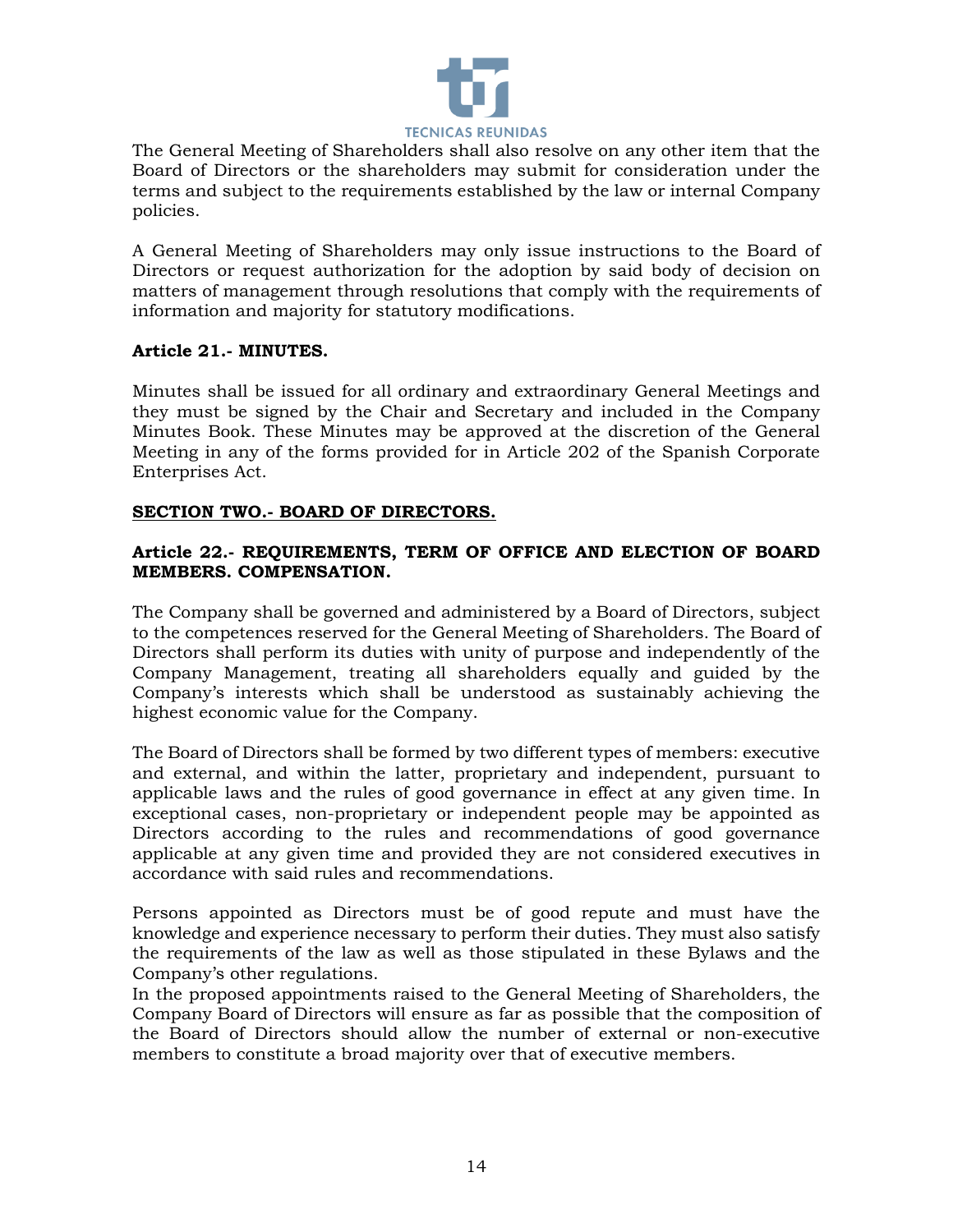

The Directors will hold office for a term of four years, unless they are removed by the General Meeting of Shareholders. They may be re-elected one or more times for the same period.

All Board Members ending their mandate or resigning from office for any other reason may not be a Director or hold executive positions in any other entity that has the same corporate purpose as that of the Company for a period of two years. If deemed appropriate, the Board of Directors may do away with this obligation for the outgoing Director or shorten the duration of the prohibition.

Members of the Board of Directors will receive compensation for their offices on the Board of Directors and related Committees comprised of the following items: (i) a fixed annual allocation for holding office on the Board of Directors; (ii) an additional fixed annual allocation for chairing any delegated or advisory committees to which they belong; and (iii) expenses for effectively attending meetings of the Board of Directors and any delegated or advisory committee to which they belong.

The Board of Directors shall determine for each financial year the manner and time of payment as well as establish the individual compensation for each Director following a report from the Nomination and Remuneration Committee based on the concepts provided for in the paragraph above, the statutory framework and remuneration policy in addition to considering the duties and responsibilities assigned to each Director, whether or not they are assigned to a Board Committee, and other objective circumstances that may be considered relevant by the Board of Directors.

In addition, directors may be remunerated by the award of Company shares, share options or remuneration linked to the value of the shares. This remuneration must be agreed at the General Meeting and the corresponding resolution must include the maximum number of shares that may be awarded in each fiscal year under this remuneration scheme, the directors to whom it applies, the exercise price or the system for calculating the exercise price of share options, the value of any shares used as references and the duration of the plan.

In addition to the provisions above, Directors with executive functions assigned through any position will receive remuneration for the performance of these functions, which will be determined by the Board on the basis of the following items: (i) a fixed component, appropriate to the services and responsibilities assumed; (ii) an annual variable component, correlated to a performance indicator for the director or Company; (iii) long-term variable remuneration, correlated to a performance indicator for the director or Company; (iv) a benefit component, which can include welfare and insurance schemes and, where appropriate, Social Security schemes; (v) the award of Company shares, share options or other remuneration linked to the value of the shares; (vi) remuneration in kind linked to the provision of services inherent in the performance of their functions; and (vii) compensation in the event of removal or any other form of termination of the legal relationship with the Company which is not due to non-compliance attributable to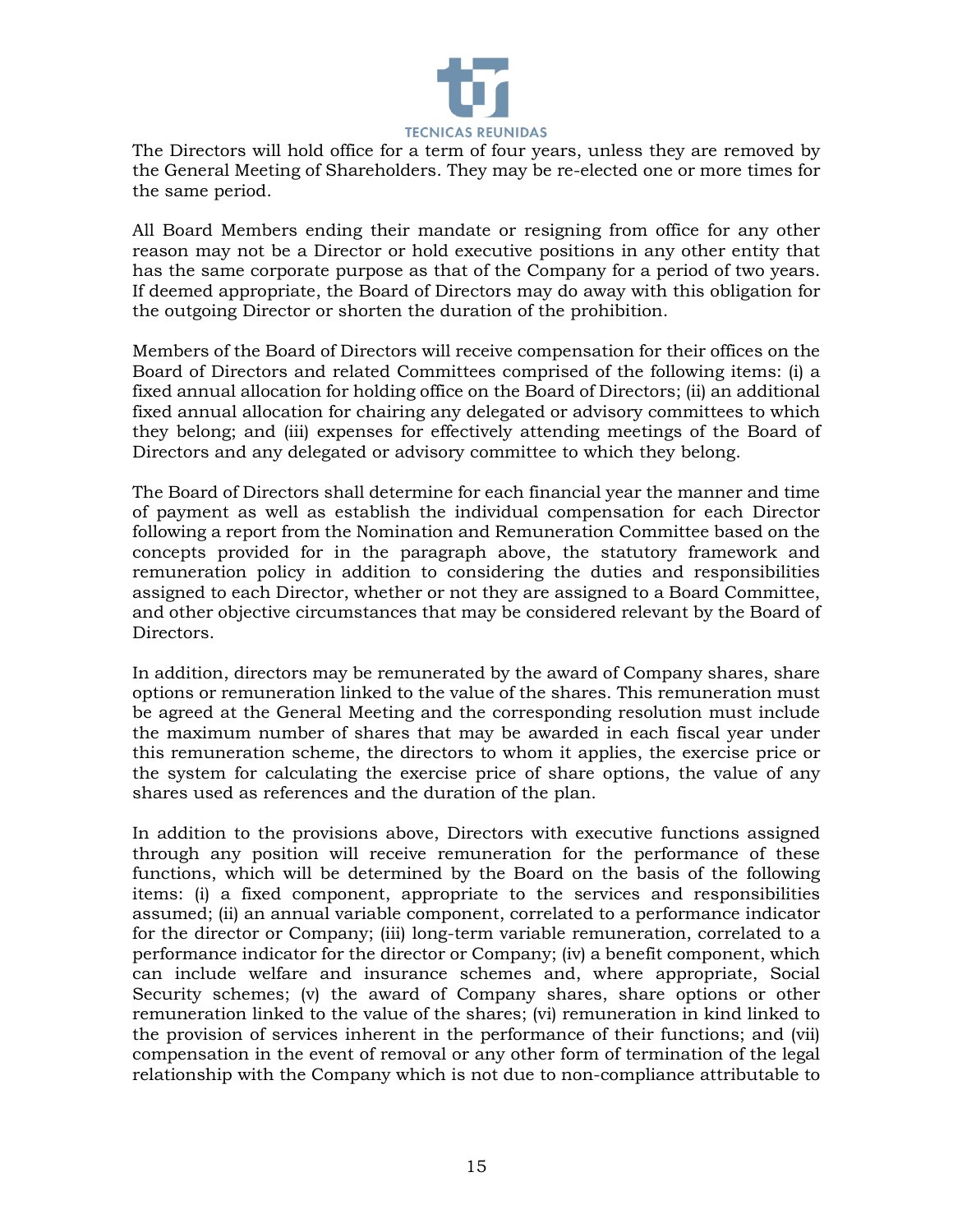

the director, exclusivity agreements, post-contractual non-compete agreements and/or length of service or loyalty agreements.

The remuneration of Directors with executive functions with respect to the items of remuneration described above must conform to the Directors' Remuneration Policy approved at the General Meeting. In addition, the items of remuneration applicable to Directors with executive functions must be stipulated in the contract between the Director and the Company under the legally established terms. A Director may not receive any remuneration of any kind for the performance of executive functions, the quantities or concepts of which are not provided for in said contract or in the Directors' Remuneration Policy, which must establish the sums and fixed annual compensation for all Directors with executive functions and other provisions established by the law.

The maximum amount of annual remuneration for all Directors, both for their membership of the Board of Directors and its Committees and for their executive duties, must be approved by the General Meeting either by express agreement in this regard or by approving the Directors' Remuneration Policy and will remain in force as long as the General Meeting does not resolve its modification, and may be updated based on the indexes or magnitudes that the General Meeting itself defines.

The Company shall be entitled to contract civil liability insurance.

### **Article 23.- NUMBER OF BOARD MEMBERS**.

The Board of Directors shall be comprised of at least 7 and at most 15 members with the General Meeting of Shareholders deciding upon the actual number.

### **Article 24.- TERMINATION OF BOARD MEMBERS.**

All Directors shall be terminated from office upon expiration of the term for which they are elected as well as upon their death, resignation, incapacity or removal as agreed by a General Meeting of Shareholders.

### **Article 25.- CHAIR, VICE-CHAIR AND SECRETARY. DELEGATION OF POWERS**

The Board of Directors shall choose a Chair and one or more Vice-Chairs from among its members.

The Chair is the highest authority responsible for the effective functioning of the Board of Directors. In any case and without prejudice to the powers granted by the law, these Bylaws and the Board of Directors Procedural Rules, they will have the following powers: (a) to convene and chair meetings of the Board of Directors, setting the agenda for the meetings and leading its discussions and deliberations; (b) to chair the General Meeting of Shareholders, unless expressly decided otherwise; (c) to ensure that the directors receive sufficient information in advance of meetings to be able to discuss the items on the agenda; and (d) to encourage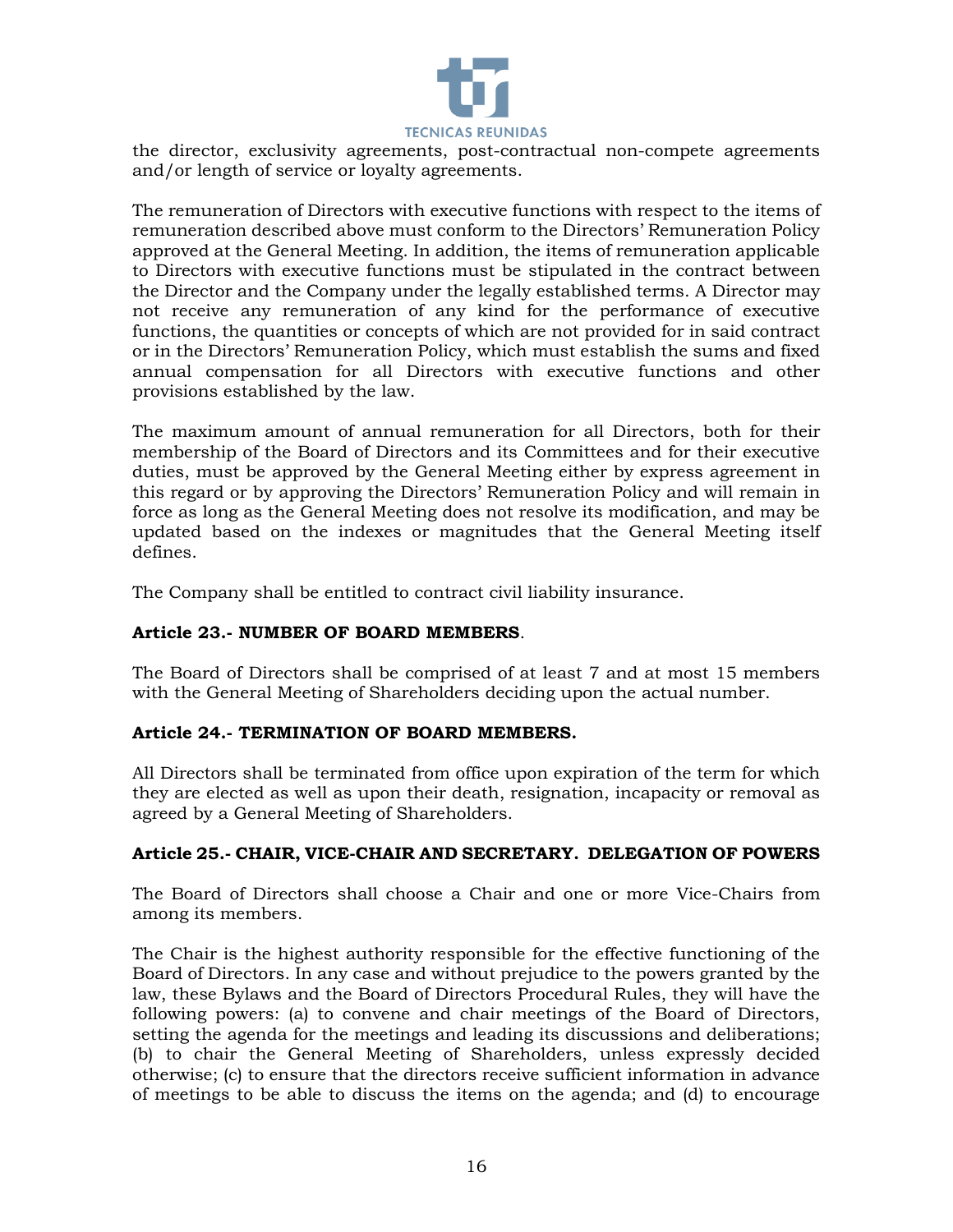

debate and directors' active participation during meetings, ensuring their freedom of expression.

The position of Chair of the Board of Directors may be held by an executive director, in which case the appointment of the Chair will require a vote in favor by two thirds of the members of the Board of Directors. In addition, if the Chair is an executive Director, the Board, with the abstention of the executive Directors, shall appoint a coordinating Director from among the independent members of the Board, who will be specially entitled to ask for the call of a meeting of the Board or the inclusion of new items on the agenda of a meeting of the Board already called, coordinate and gather the non-executive Directors and direct, in such case, the periodic evaluation of the Chair of the Board of Directors.

When the Chair is an executive director, they will be considered the Company's most senior executive and will be conferred with all necessary powers to exercise this authority, which will be delegated by the Board of Directors. The powers delegated to the Chair may be delegated to third parties.

Likewise, the Board of Directors will choose a Secretary, who may or may not be a member of the Board of Directors and who will also serve as Secretary for all its delegated and advisory committees.

The Board of Directors may similarly appoint a Vice-Secretary, who may or may not be a member of the Board and who will also serve as Vice-Secretary for all its delegated and advisory committees.

Likewise, the Board of Directors may permanently delegate all or part of its powers to one or more delegated committees, within the limits established by the applicable regulations and without prejudice to the powers which it may confer on any person, as well as appoint the directors who will serve on the delegated committee and, where appropriate, the form in which the delegated powers may be exercised. The permanent delegation to one or more delegated committees of any of the Board of Directors' powers which may be delegated in accordance with the regulations in force, and the appointment of the directors who will serve on the delegated committee must be approved by the Board of Directors with a vote in favor by two thirds of its members.

When a member of the Board of Directors is assigned executive functions by virtue of any position, a contract must be entered into by this director and the Company, which must be approved by the Board of Directors with a vote in favor by two thirds of its members. The director concerned must refrain from both attending the deliberations and participating in the voting, and the approved contract must be incorporated into the minutes as an annex.

Finally, the Board of Directors may create advisory committees from among its members, with powers to report, advise and make proposals on matters determined by the Board of Directors, as well as designate the directors that will serve on them.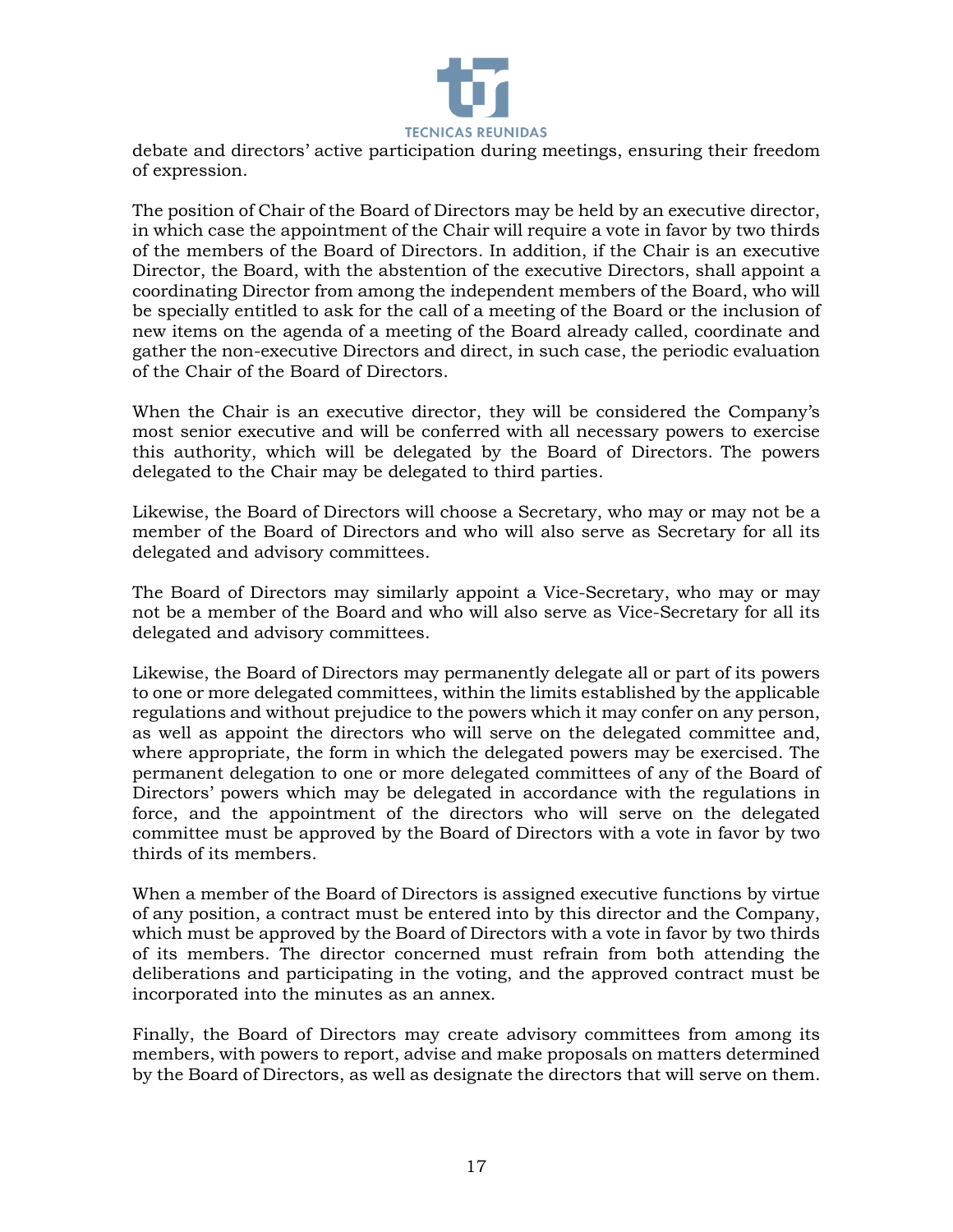

The Board of Directors shall meet with the frequency that the Company matters may require and, in any case at least once every two months, and on the initiative of the Chair or of the Coordinating Director, as many times as they might require for the operation of the Company. The Board of Directors shall also meet when required to do so by at least a third of its members, in which case it will be convened by the Chair, who will indicate the agenda, to meet within the following month of the request. If upon expiration of this time limit without the Chair having made the call for the meeting for no justified reasons, the Directors making at least a third of the members of the Board may call the meeting in the city of the registered address.

Unless otherwise established by the applicable laws or by the Bylaws, the agreements of the Board of Directors will be adopted by the overall majority of the Members present or represented at the session. In the event of a tie, the Chair shall cast the deciding vote.

The meetings of the Board of Directors will be called by the Secretary on the order of the Chair or of the Coordinating Director, and in the event of absence or incapacity of these last ones thereof, on the order of the First and Second Vice-Chair, successively.

All of the members of the Board of Directors shall be notified individually by letter, email, fax or telephone at least five days before the date set for the meeting.

The call for extraordinary meeting of the Board can be also executed even by phone and without the term and other requirements mentioned above when, up to the criteria of the Chair or of the coordinating Directors, the circumstances would require it.

The notice of meeting may, when circumstances require it, establish that the session be held by any means of distance communication using any technical procedure (including but not limited to telephone, conference call and videoconference) that ensures the identification and real-time plurilateral connection of the remote attendees. In these cases, the session will be understood to be held at the registered office.

The Board of Directors will be validly constituted when half plus one of its members are in attendance, either present or represented. Any Board member may authorize another member to represent them in writing. Non-executive members of the Board may only delegate their representation to another non-executive member.

The Board of Directors will also be validly constituted without any need for a call when all of the members are present and unanimously agree to form the Board of Directors.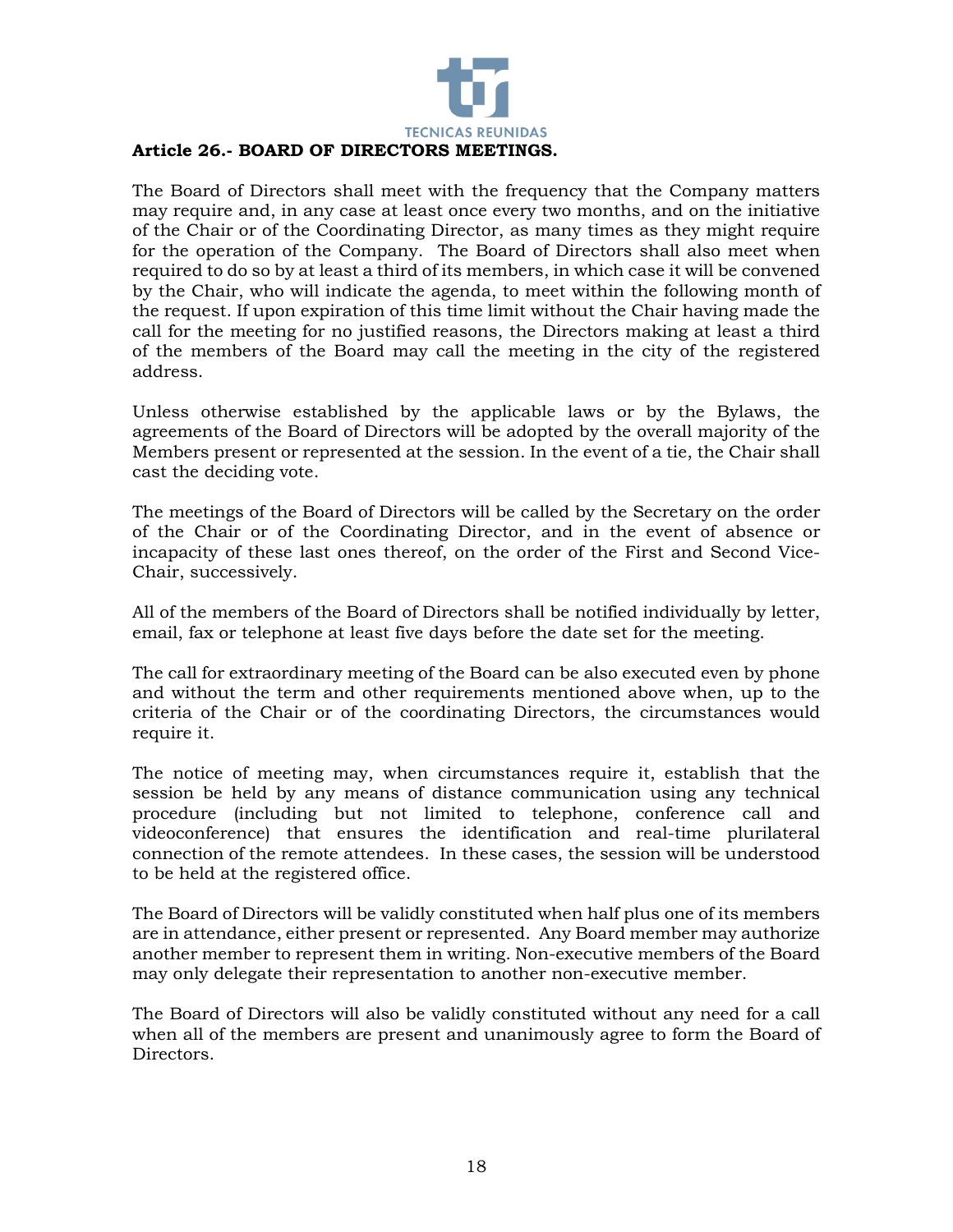

The resolutions adopted by the Board of Directors will be recorded in the minutes of the meeting, which will be prepared and signed by the Secretary of the Board and, in his absence, by the Deputy Secretary In the absence of these, it will be prepared and signed by the Director who has been appointed as secretary of the session. In any case, the approval of the person who would have acted in it as president will be recorded in the minutes.

The Chair, the Vice-Chairs, the Secretary and the Deputy Secretary of the Board of Directors will be permanently empowered, jointly and without distinction, to submit the agreements recorded in the minutes to a public document.

# **Article 27.- POWERS OF THE BOARD OF DIRECTORS.**

The Board of Directors will assume the following powers, among others and without limitation:

- a) Calling ordinary and extraordinary General Meetings of Shareholders in the manner and in accordance with the timing established in this Bylaws and preparing the Agenda, making adequate proposals in consideration of the nature of each General Meeting.
- b) Representing the Company in all matters and acts, whether administrative, judicial, civil, commercial or criminal before the State Administration and Public Corporations of any kind and before any Court (ordinary, administrative, special or labor, or any other kind), carrying out all kinds of actions that may correspond to the Company to defend its rights in and out of the Courts of Justice before arbitrators or amicable conciliators and authorizing and granting sufficient powers to represent the Company before the aforementioned Courts, authorities and people. The Board of Directors may also receive from and pay all amounts to the State or other Public Bodies by signing all necessary documents for such purposes.
- c) Managing and directing the Company, constantly controlling the business and properties comprising its Capital Resources. To this end, all laws in effect shall be applied to its technical and administrative services, determining all expenses and approving personnel pay.
- d) Entering into contracts of any nature and with respect to all kinds of properties and rights under any terms and conditions that may be advisable as well as constituting and cancelling mortgages or other rights in rem or encumbrances and disposing of or waiving any privilege or right the Company may have through payment, transaction or in any other manner.
- e) Acquiring and registering ownership of any exclusive license for the exploitation or development of national or foreign patents or brands and participating in, executing and performing all kinds of acts and contracts related to the importation, exploitation and acquisition of raw materials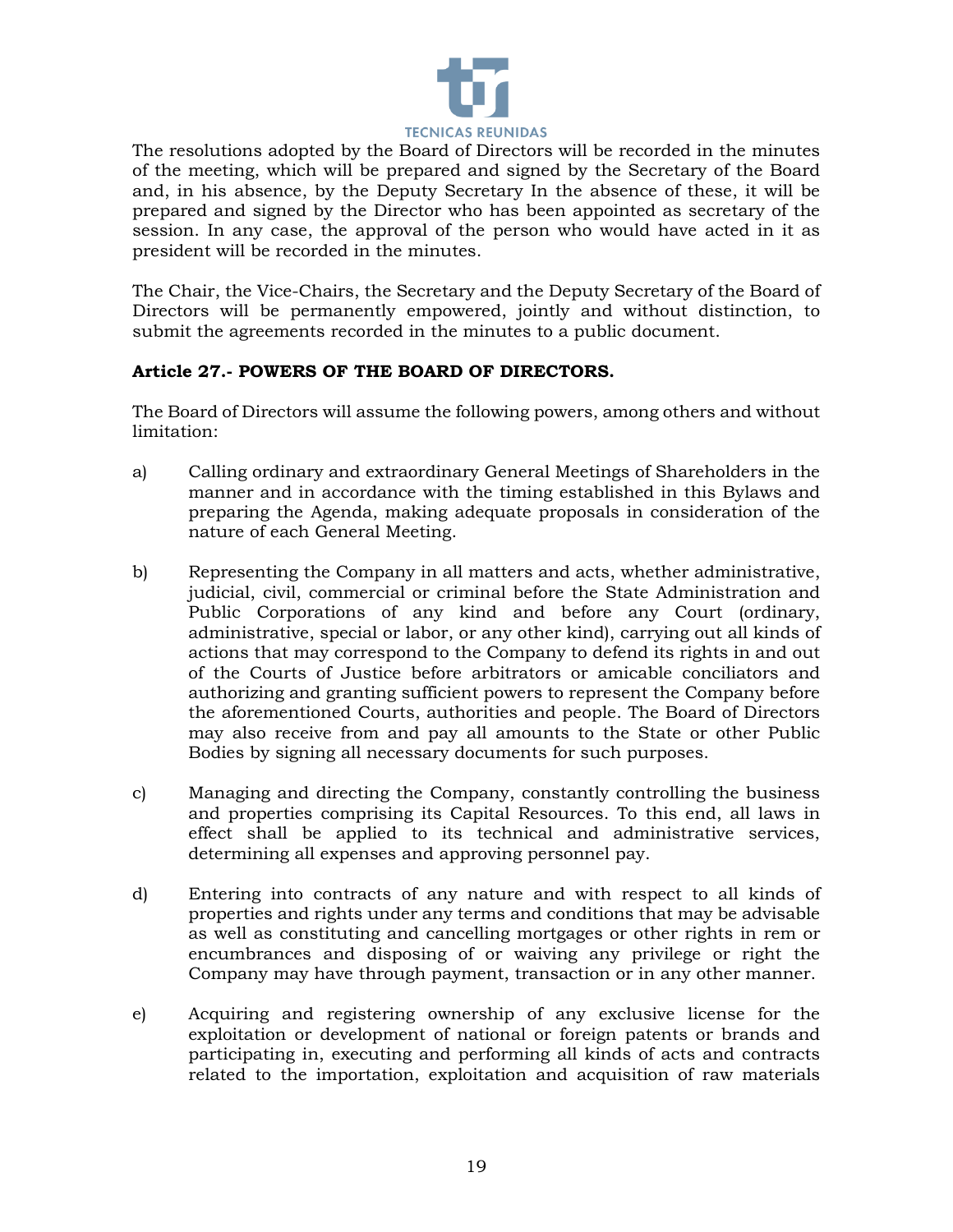

through purchase or assignment, or by obtaining credits from the State, subsidies or any kind of administrative or commercial rights.

- f) Accepting or rejecting all kinds of transactions and business and granting third parties or entities shareholding interests or options in commercial and industrial operations without any limitation.
- g) Signing and acting on behalf of the Company in all kinds of banking transactions, opening and closing current accounts and using them; receiving, executing, drawing, accepting, guaranteeing and endorsing bills of exchange; opening credits with or without a guarantee and cancelling them; transferring funds, income, credits and guarantees, using any means of payment or money transfer; approving the balances of closed accounts, opening and cancelling or withdrawing from deposit accounts or deposits of any kind; compensating accounts, formulating exchanges, etc., all of which may be done at the Bank of Spain as well as in official banks or private banking institutions.
- h) Contracting or dismissing Company personnel, assigning all appropriate remuneration and salaries following a report by the Nomination and Remuneration Committee in cases of senior management.
- i) Determining and approving General Company policies and strategies. In particular, the following shall be considered:
	- The strategic or business Plan as well as the management goals and annual budget;
	- The investment and financing policy;
	- The definition of the corporate group structure of which the Company is the parent company;
	- The Company's and its group's corporate governance policy, the organization and functioning thereof and, in particular, the approval and modification of its own Procedural Rules;
	- The corporate social responsibility and sustainability policy;
	- The dividends policy;
	- The senior management performance evaluation and compensation policy;
	- The risk management and control policy, including tax risks as well as the periodic monitoring of internal information and control systems;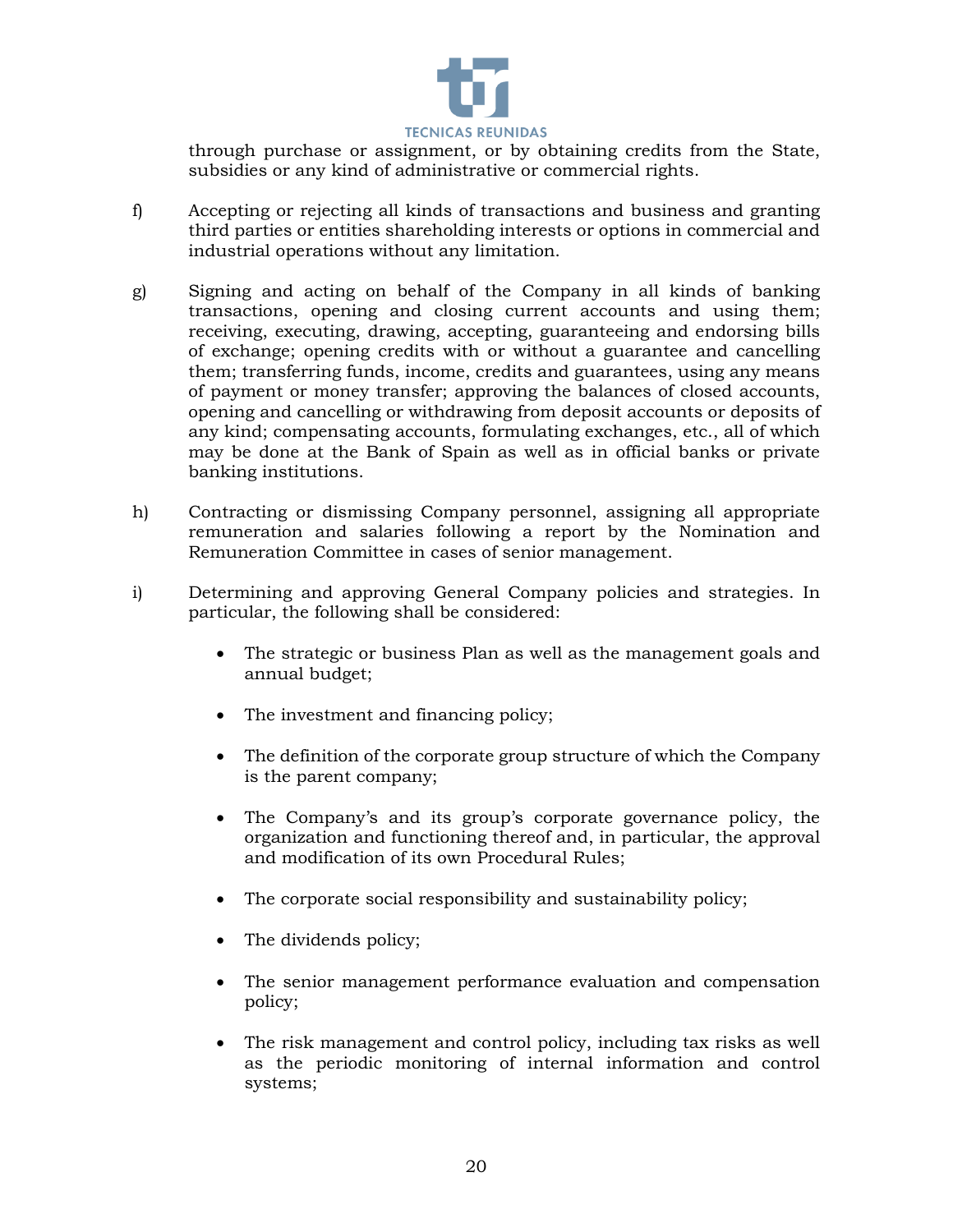

- The treasury stock policy and, in particular, the limitations thereof;
- The establishment of the Company's tax strategy;
- j) Agreeing to modify or transfer the Company's website.
- k) Approving related-party transactions under the terms set forth by Law and in accordance with the Company's internal policies.

All of the powers of the Board of Directors, except for those not delegable in accordance with applicable law or the Company's internal rules, may be delegated upon expressly appointed persons for such purpose and the Board of Directors will indicate whether such delegations are made jointly or severally as well as the extent or limitation of any such powers.

The above list of powers of the Board of Directors is not restrictive in nature, but rather simply descriptive in the understanding that the Board of Directors is responsible for all duties not expressly reserved for the General Meeting of Shareholders.

### **Article 28.- HONORARY CHAIR**.

The Board of Directors may award the distinction of Honorary Chair to any person who has served as Chair of the Board of Directors and who deserves this level of recognition on the basis of extraordinary merit and dedication to the Company.

The agreement to designate an Honorary Chair by the Board of Directors must be preceded by the corresponding report from the Nomination and Remuneration Committee.

The distinction of Honorary Chair is an honorary title and the Honorary Chair does not, therefore, need to be a member of the Board of Directors. Nevertheless, the Honorary Chair must comply with the legally imposed obligations derived from directors' duty of loyalty.

The designation of an Honorary Chair may be overruled by the Board, in light of the circumstances of each case.

The Honorary Chair may attend all meetings of the Board of Directors when called by the Chair of the Board of Directors in proper form.

The Company may grant the Honorary Chair any personal or material means necessary for the performance of this function.

### **Article 29.- AUDIT AND CONTROL COMMITTEE.**

The Board of Directors shall create among its own members an Audit and Control Committee formed by at least three and no more than five members designated by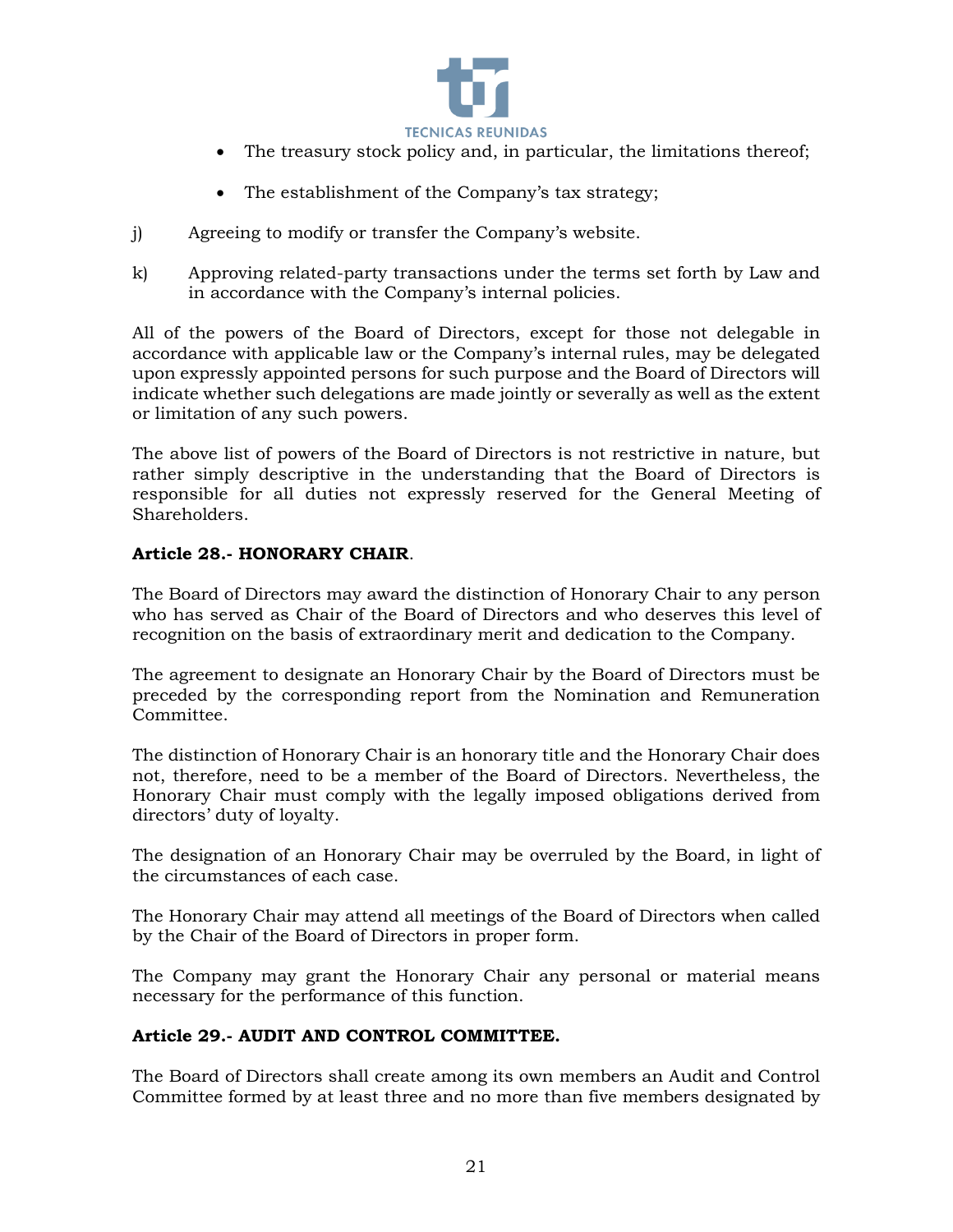

the Board of Directors itself. All of them must be non executive members, the majority of which, at least, must be independent and one of them will be appointed considering the knowledge and experience on accounting, auditing or both of them.

Globally considered, the members of the Audit and Control Committee will have the relevant expertise in relation to the activity sector to which belongs the audited entity.

The Chair of the Audit and Control Committee shall be elected by the Board of Directors from among the independent members of the Committee for a term than will not exceed four years, and he must be replaced at the end of said term. He may be re-elected one year after the date of his departure.

Without prejudice to any other duties established by the applicable law or that may be assigned from time to time by the Board of Directors, the Audit and Control Committee shall exercise, at least, the following functions:

- (a) Report to the General Meeting on issues raised at it on matters within its competence and, in particular, on the outcome of the audit explaining how this has contributed to the integrity of financial reporting and the role the Committee has played in this process.
- (b) To monitor the efficiency of the internal control system of the Company, the internal audit and the risk management systems, as well as addressing, together with the auditor, the most significant weaknesses of the internal control system detected during the audit, all without undermining their independence. For this purpose, when appropriate, the Committee may submit recommendations or proposals to the Board of Directors and the corresponding term for its monitoring.
- (c) To monitor the development and preceptive financial reporting process, and submit recommendations or proposals to the Board of Directors, aimed to safeguarding its integrity.
- (d) Put forward to the Board of Directors the proposals of selection, appointment, renewal and replacement of the external Auditor, supervising the selection process in accordance with the provisions of the applicable legislation, as well as their contracting conditions, as well as to the conditions of its contract and request to the Auditor, on a regular basis, information about the audit plan and its execution, as well as to guarantee its independence on the execution of its duties.
- (e) Establish the necessary relations with external Auditors to receive information on those issues that could form a threat for their independence for consideration by the Committee and any others related to the performance of the account audit and, when applicable, the authorization of services different of those forbidden under the terms stipulated in the applicable legislation, as well as other communications provided for in auditing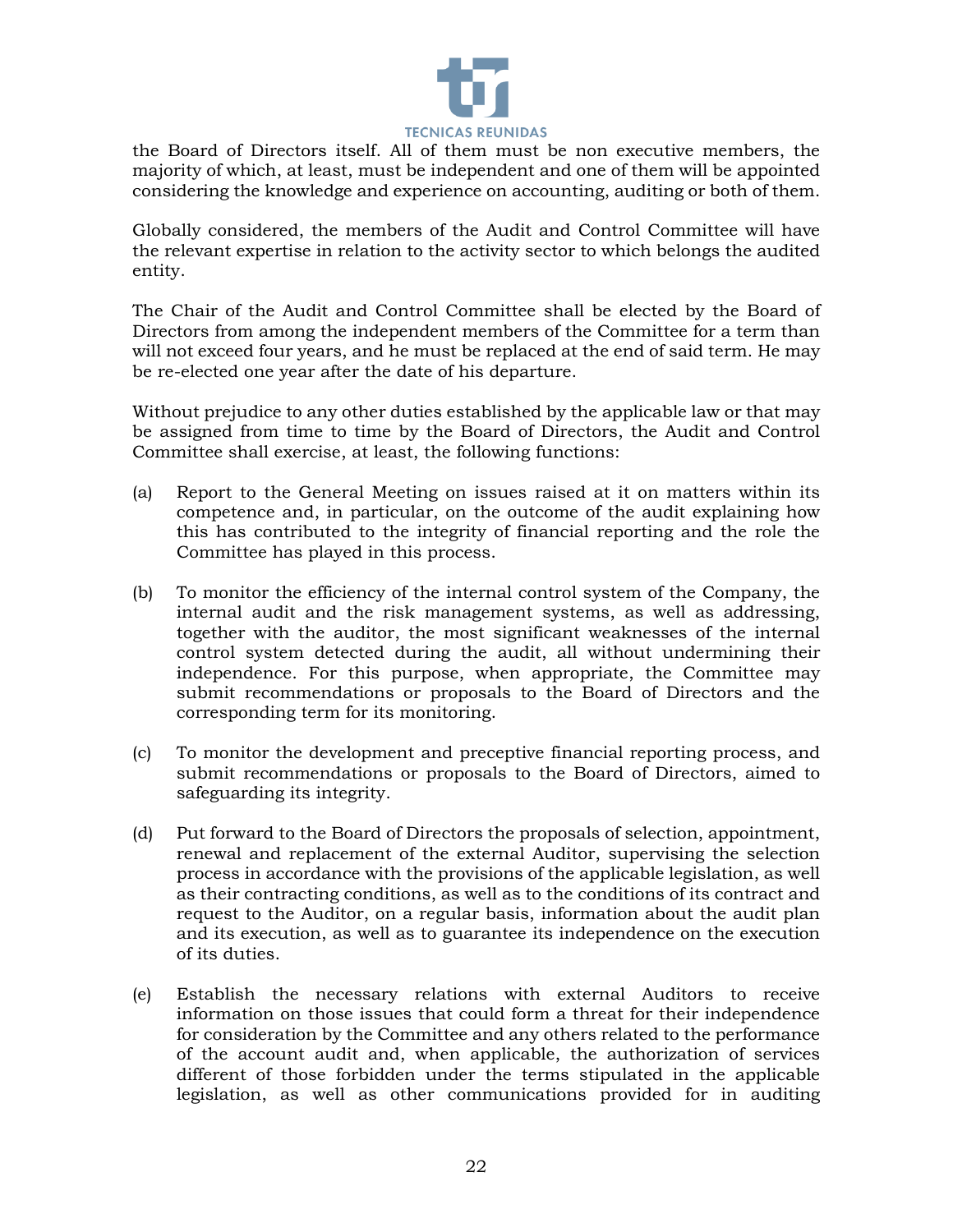

legislation and in auditing standards. In any case, they must receive annually from the external auditors declaration of their independence in relation with the Company or the entities directly or indirectly linked to it, as well as information in detail and on an individual basis on any type of additional services provided to these entities and the fees received by the external auditor, or by persons or entities linked to them, in accordance with regulations governing the activity of auditing.

- (f) Annually, issue, prior to issuance of the Audit Report, a report which will express an opinion on if the independence of the Auditor or auditing firm is jeopardized. This report shall, in any case, contain the motivated valuation on the provision of each and every additional services referred on item e) above, individually and jointly considered, different from those corresponding to legal auditing and in relation with the independence status or with the normative of auditing.
- (g) The authority of control and monitorization of the compliance of the policy of control and risk management. In performing this authority, the Audit and Control Committee may agree the establishment of one or more subcommittees for the control and monitorization of the compliance with the policy of control and risk management.
- h) Report related-party transactions that must be approved by the General Meeting of Shareholders or Board of Directors and supervise the internal procedure established by the Company for those for which approval is delegated.
- i) Report all matters subject to reporting as provided for by Law, the Bylaws and the Board of Directors Procedural Rules in advance to the Board of Directors; particularly: (i) financial information and the management report which shall include, when applicable, the required non-financial information the Company must periodically make public; and (ii) the creation or acquisition of holdings in special purpose entities or addresses in tax havens.

The Audit and Control Committee shall meet at least eight times a year for the purpose of revising the periodic financial information that must be sent to the corresponding authorities, together with the information that the Board of Directors must approve and include within its annual public documents. Likewise, it will meet each time that the Chair convenes it, which he must do whenever the Board of Directors or the Chair of the Board requests the issuing of a report or the adoption of proposals and, in any event, whenever any of its members requests it or it is appropriate for the satisfactory discharge of its tasks.

The members of the management team or of the staff of the Company and its group will be obliged to attend Audit and Control Committee meetings and to offer their collaboration and access to the information available to them when the Audit and Control Committee so requests. The Audit and Control Committee may likewise require the attendance of the Company's account auditors at its meetings.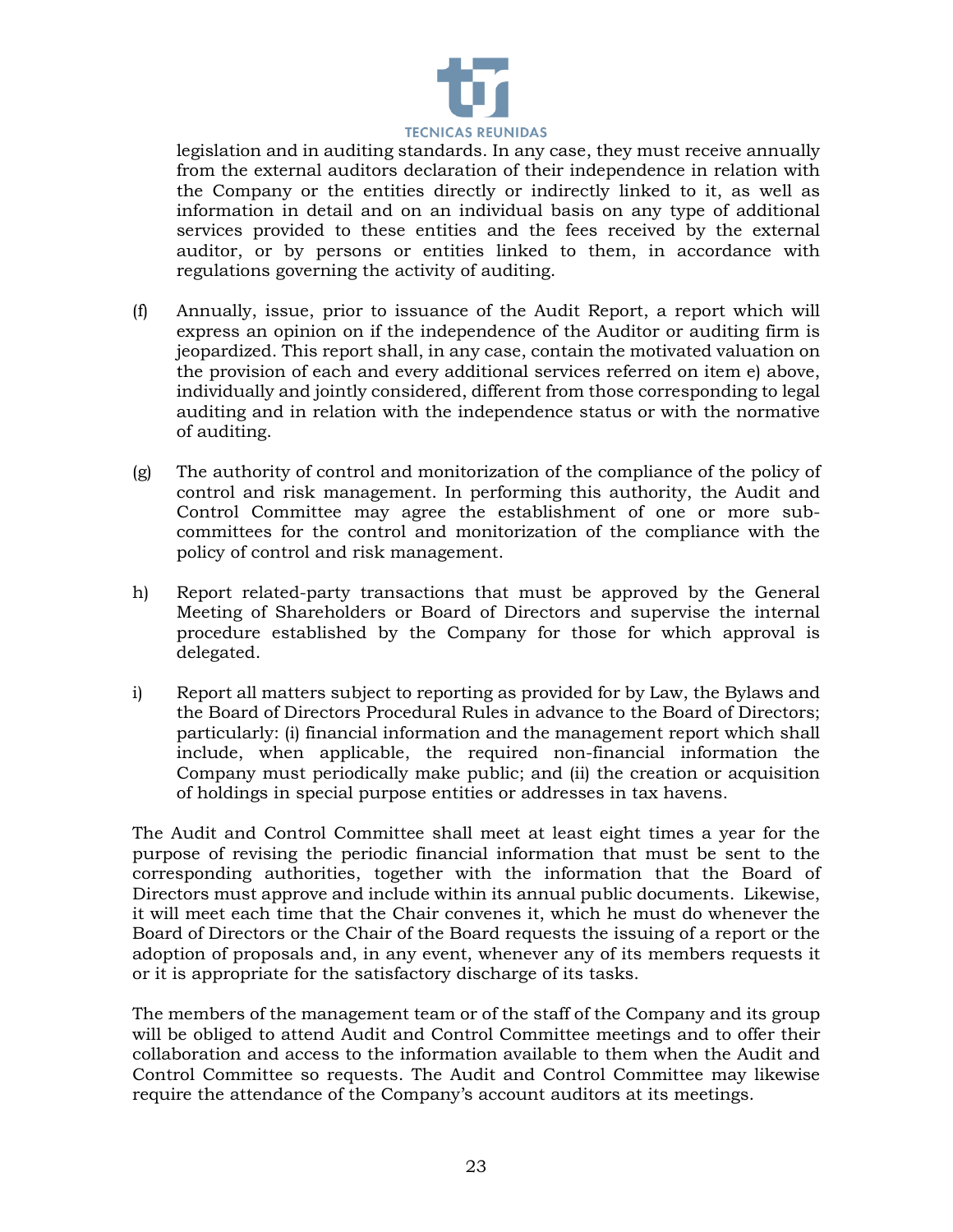

The Board of Directors may further develop and supplement the above rules through its Procedural Rules in accordance with the provisions of the Bylaws and the law.

#### **Article 30.- NOMINATION AND REMUNERATION COMMITTEE.**

The Board of Directors will set up a Nomination and Remuneration Committee, consisting of a minimum of three and a maximum of five Directors, all of whom should be non-executive members. At least two of them must be independent Directors.

The Chair of the Nomination and Remuneration Committee shall be appointed by the Board of Directors from among its members for a four-year term. This person may be re-elected one or more times to terms of equal duration. The Chair must be an independent Director.

Notwithstanding any other duties imposed by applicable regulations or assigned by the Board of Directors, the Nomination and Remuneration Committee shall at least have the following duties:

- a) Assessing the competences, knowledge and experience necessary for the Board of Directors. For this purpose, the Committee will define the duties and skills required of each candidate to fill each vacancy and asses the time and dedication needed to properly perform their tasks.
- b) Establishing a target of representation for the gender least represented on the Board and issuing guidelines on how to reach such target.
- c) Submitting the proposed appointments of independent Directors to the Board of Directors for designation by means of the co-optation procedure or by submitting such decision to the General Meeting in addition to any proposals for re-election or dismissal of said Directors by the Meeting.
- d) Reporting the proposed appointments of all other Directors for their designation by means of the co-optation procedure or by submitting such decision to the General Meeting in addition to any proposals for re-election or dismissal by the Meeting.
- e) Reporting the appointment of a Chair and Vice-Chair(s) of the Board of Directors.
- f) Reporting the appointment of a CEO.
- g) Reporting the appointment of a Secretary and Vice-Secretary of the Board of Directors.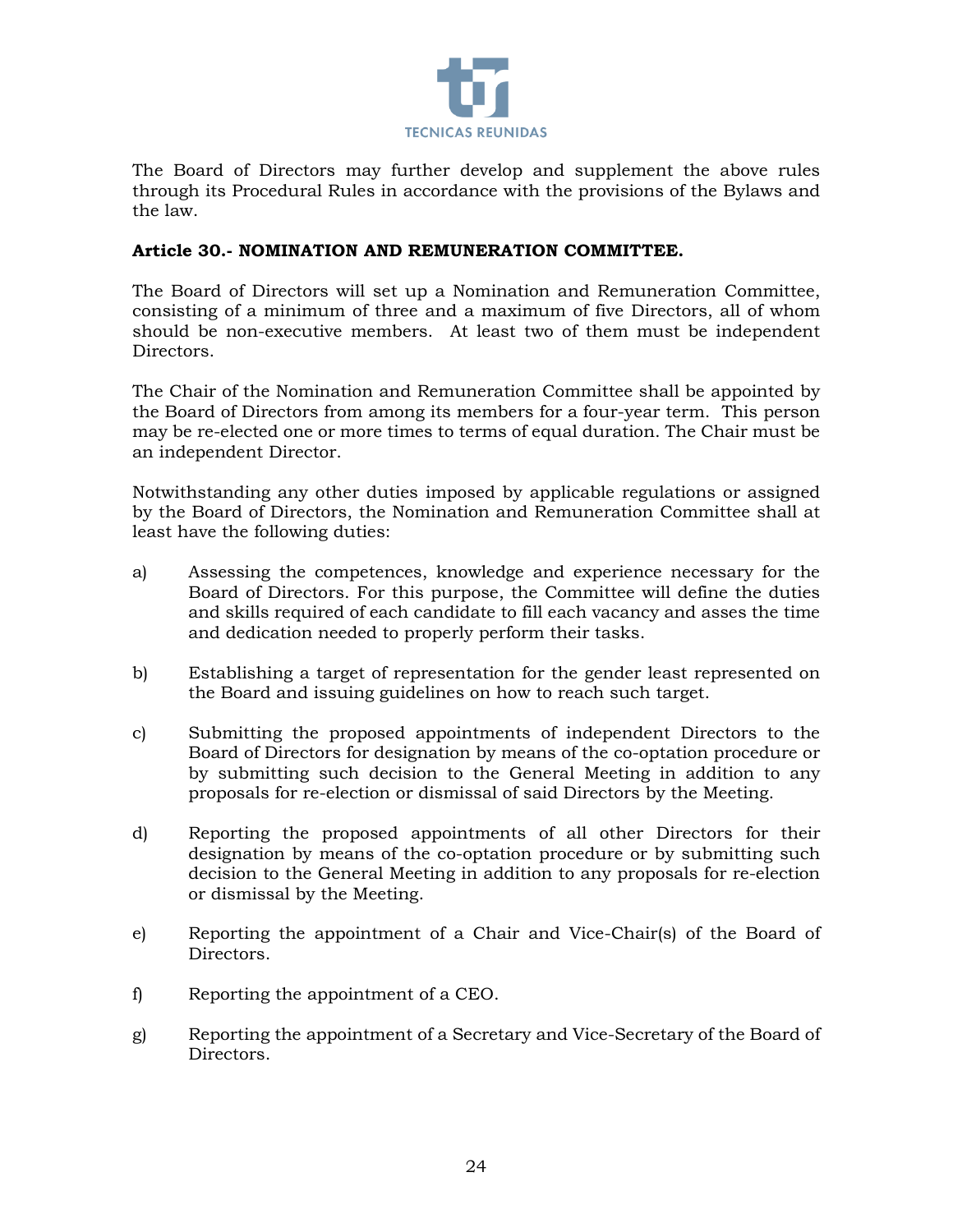

- h) Proposing Directors for each of the committees in accordance with their knowledge, skills and experience and each Committee's tasks.
- i) Reporting the proposed appointments and dismissals of senior management and the basic characteristics of their contracts.
- j) Reviewing and organizing the succession of the Chair of the Board of Directors as well as the Company's top executive and, as appropriate, formulating proposals for the Board of Directors so that such succession occurs in an orderly and planned manner.
- k) Proposing a remuneration policy to the Board of Directors for Directors, chief officers and those in senior management roles directly reporting to the Board or the Executive Committee or the CEO(s), as appropriate, as well as any individual compensation and other contractual conditions for executive Directors, ensuring the observance thereof.

The Nomination and Remuneration Committee shall meet at least once annually in order to prepare information on the Directors' remuneration, which the Board of Directors must approve and include as part of its annual public documents.

Likewise, it will meet each time that the Board of Directors or its Chair requests the issuance of a report or the adoption of proposals within the scope of its competences and, in all cases, provided it is appropriate for the satisfactory fulfilment of its duties.

Requests for information from the Nomination and Remuneration Committee shall be formulated by the Board of Directors or by its Chair. Likewise, the Committee must consider the suggestions made by the Chair, the members of the Board of Directors and the Company's managers or shareholders.

The Board of Directors may further develop and supplement the above rules through its Procedural Rules in accordance with the provisions of the Bylaws and the law.

### **Article 30 BIS.- MANAGEMENT AND RISKS COMMITTEE**.

The Board of Directors shall create from among its members a Management and Risks Committee comprised of at least three and no more than eight members designated by the Board of Directors, which may include an executive director.

The Chair of the Management and Risks Committee shall be appointed by the Board of Directors from among its members for a four-year term and may be reelected one or more times for terms of equal duration.

Without prejudice to any other duties that may be assigned at any time by the Board of Directors, the Management and Risks Committee's responsibilities shall include at the very least: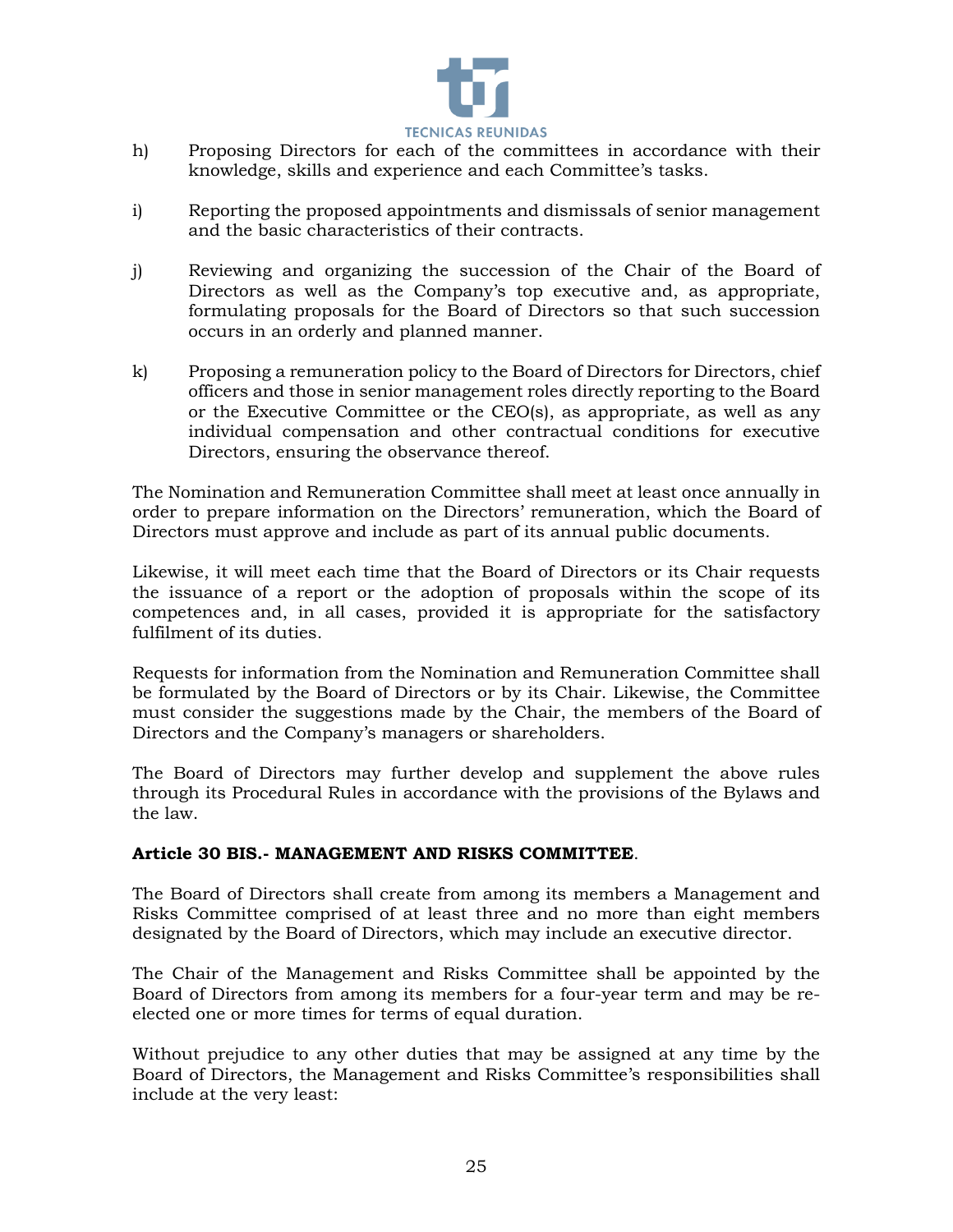

- (a) Periodically reviewing the impact of operations and planning by the Company and its Group.
- (b) Analyzing the financial efficiency and resources of each project undertaken by the Company and its Group.
- (c) Analyzing the guidelines of the commercial policies and analyzing the conditions for the most relevant bids of the Company or its Group.
- d) Carrying out regular monitoring of the Company's projects, with special focus on those which are most significant in economic, technical or reputational terms.
- e) Monitoring the periodic analyses of any geopolitical situation of the countries where the Company or its Group operates.
- f) Conducting periodic analyses of the solvency ratios of clients and suppliers.
- g) Developing and monitoring the risk map of the Company and its Group.
- h) Advising the Board of Directors on the Company's and its Group global approach and strategy.
- i) With respect to all the previous items, bolster the compliance system and activities of the Company and its Group.

Where necessary, the Management and Risks Committee shall perform its stipulated functions in coordination with the Audit and Control Committee.

The Management and Risks Committee shall ordinarily meet at least eight times a year. Likewise, it will meet each time that the Board of Directors or its Chair requests the issuance of a report or the adoption of proposals within the scope of its competences and, in all cases, provided it is appropriate for the satisfactory fulfilment of its duties.

Meetings of the Management and Risks Committee may be attended by anyone with executive duties assigned by the Board of Directors through any position, even if not a member of the Committee for the purpose of Committee fulfilment of their duties. Moreover, members of the management team or personnel from the Company and its group shall be required to attend Management and Risks Committee meetings and cooperate and provide access to the information available to them when requested by the Committee.

The Board of Directors may further develop and supplement the above rules through its Procedural Rules in accordance with the provisions of the Bylaws and the law.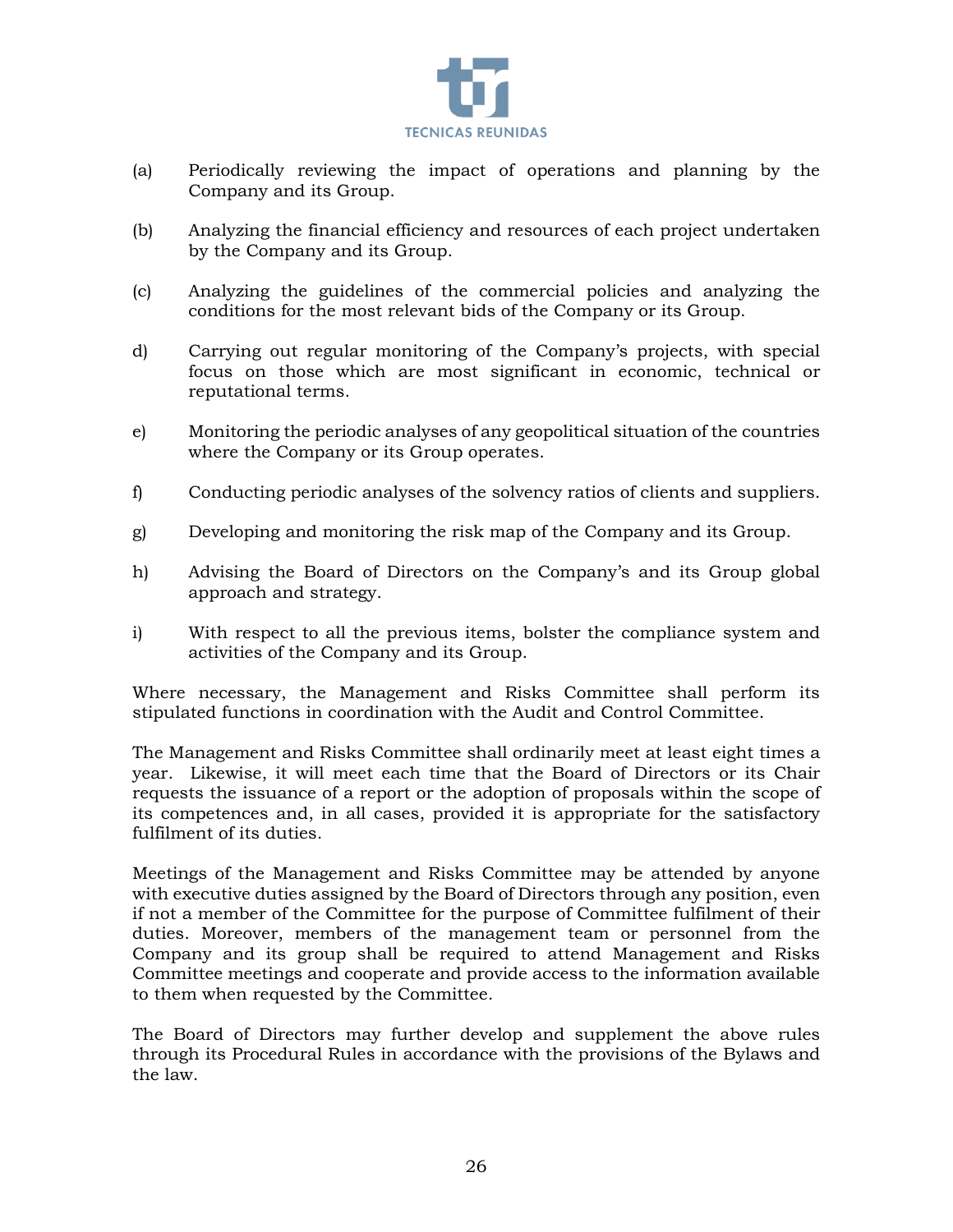

### **Article 31.- WEBSITE.**

1. The Company shall maintain a website to keep its shareholders and investors informed. Such website shall include at least the following documents and any other documentation required by applicable regulations:

- (a) The Bylaws.
- (b) The General Meeting of Shareholders Procedural Rules.
- (c) The Board of Directors Procedural Rules and, as applicable, the Procedural Rules of Board of Directors Committees.
- (d) The Annual Report and the Internal Code of Conduct on matters concerning securities markets.
- (e) Biographic and professional information on the members of the Board of Directors, including a biographic profile for each one.
- (f) The Annual Corporate Governance Report.
- (g) Documents related to ordinary and extraordinary General Meetings with information on the Agenda, the proposals made by the Board of Directors as well as any relevant information that may be needed by shareholders in order to cast their votes.
- (h) Information on the workings of General Meetings held and particularly on the composition of the General Meetings upon constitution, the resolutions passed with an indication of the number of votes cast and the voting results for each of the proposals included on the Agenda.
- (i) The channels of communication between the Company and the shareholders and, in particular, all pertinent explanations on how shareholders may exercise their right to information with an indication of the mailing and email addresses shareholders may use for contact.
- (j) The means and procedures for conferring representation powers for General Meetings.
- (k) The means and procedures for voting remotely including, as applicable, the forms for proving attendance and voting by electronic means at General Meetings.
- (l) Privileged and other relevant information communicated to the Spanish National Securities Market Commission under the terms of applicable regulations.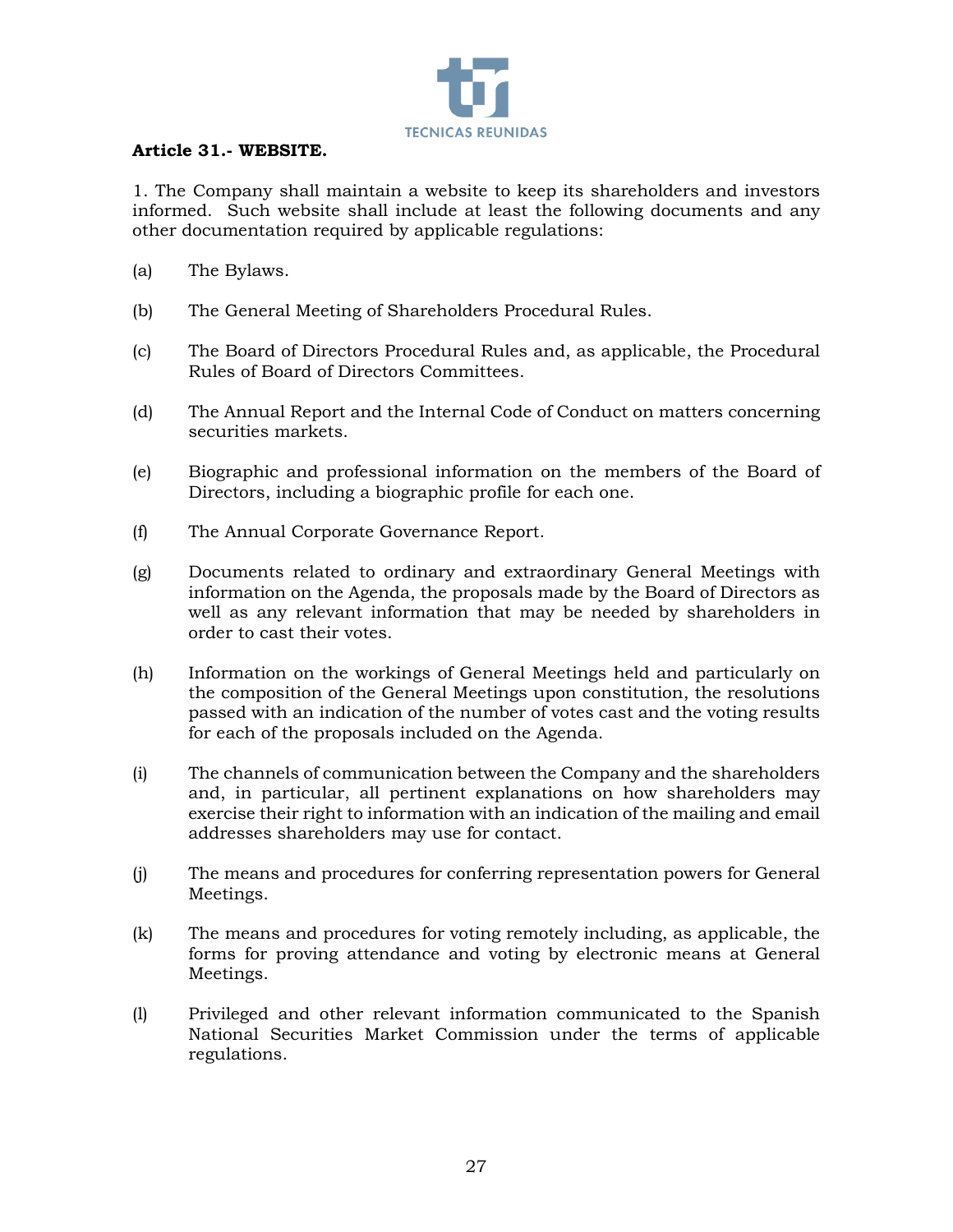

(m) The average period for payment to suppliers and, as applicable, the measures to be applied over the following financial year to reduce such period to the maximum allowed by payment default regulations.

The Board of Directors may resolve to modify or transfer the website. Any such resolution must be registered with the Trade Register or communicated to all shareholders and, in any case, will be reflected on the modified or transferred website for a period of thirty days following the adoption thereof.

2. The Company website address is [www.tecnicasreunidas.es.](http://www.tecnicasreunidas.es/)

# **TITLE IV. INVENTORY, BALANCE SHEET, TAX YEAR AND DISTRIBUTION.**

#### **Article 32.- TAX YEAR.**

Tax years shall commence on the first of January and end on the thirty-first of December of each year.

Exceptionally, the Company's first financial year shall commence on the date the Company is registered with the Trade Register. Likewise, the Company's operations shall commence on said date.

### **Article 33.- BALANCE SHEET AND PROPOSED APPLICATION OF RESULTS.**

Within the legal time, the governing body will draw up the annual accounts, the management report, which shall include the non-financial information statement where appropriate, and the proposed application of the result, so that, once checked and reported by the Statutory Auditors, as the case may be, they might be presented to the General Meeting of Shareholders for approval.

### **Article 34.- RIGHT TO INSPECTION.**

From the time the General Meeting is called, any shareholder may immediately obtain all documents free of cost from the Company that shall be submitted for their approval in addition to the management report and auditors' report, as applicable.

The notice to meet shall mention this right.

### **Article 35.- APPLICATION OF THE RESULT**

The General Meeting shall decide on the application of the result with the approved balance sheet.

Dividends may only be distributed among the shareholders in proportion to the capital they have paid up, chargeable to the profits or the voluntary reserves once the legal reserve and other obligations established by law or the Bylaws have been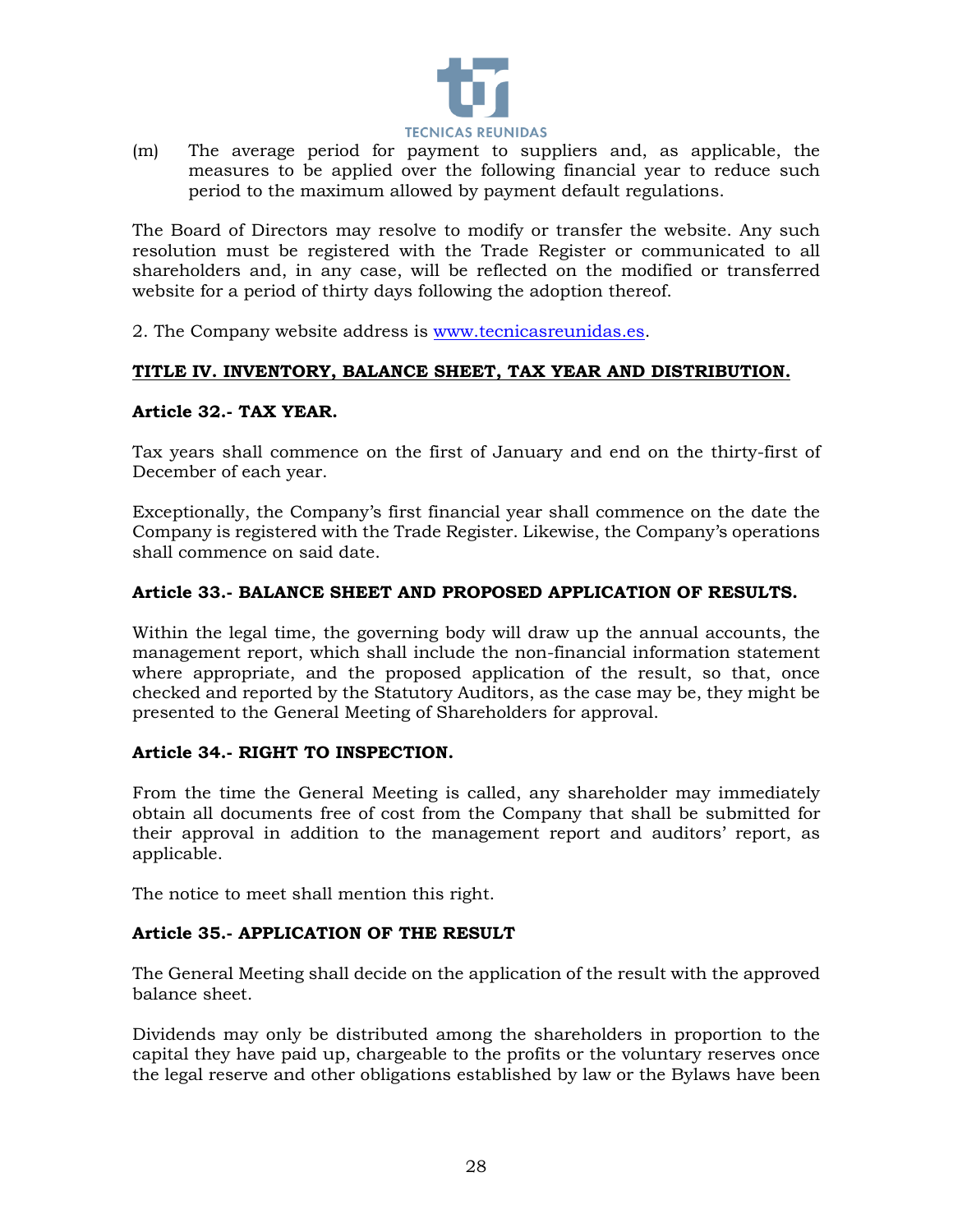

covered provided the value of the shareholders' equity is not nor will be lower than the share capital as a result of the distribution.

If the General Meeting resolves to distribute dividends, it shall determine the time and form of payment. The determination of these issues and any others which may be necessary for or relevant to the implementation of the resolution may be delegated to the Board of Directors.

The General Meeting may resolve that the dividend be paid wholly or partly in kind, provided that the assets or securities subject to distribution are homogenous and admitted to trading on an official market on the date on which the resolution enters into force.

The Board of Directors may agree on the distribution of amounts on account of dividends, either in cash or in kind, with the limitations and meeting the requirements established by Law.

# **TITLE V.- COMPANY LIQUIDATION.**

### **Article 36.- COMPANY DISSOLUTION AND LIQUIDATION.**

The Company shall be dissolved upon a resolution by the General Meeting which may be passed at any time subject to the requirements established by the law and for any other cause set forth therein.

When the Company has to be dissolved for a legal reason requiring a resolution from the General Meeting, the governing body shall call it within a period of two months from the occurrence of such cause to pass the resolution for dissolution, proceeding as the Law requires if such resolution is not passed for any reason. When a dissolution must occur due to the capital resources falling to less than half of the share capital, such circumstance may be avoided by resolving to increase or reduce the share capital or by rebuilding the Company's capital resources in a sufficient amount. Such regularization shall be effective providing it is done before a court-ordered dissolution of the Company is decreed.

### **Article 37.- MEANS OF LIQUIDATION.**

If dissolution is agreed, the General Meeting shall proceed to appoint a liquidator or odd number of liquidators and determine their powers, with the attributions established in Article 375 et following of the Spanish Corporate Enterprises Act and any others that might have been invested by the General Meeting of Shareholders at the time they are appointed.

### **Article 38.- FINAL LIQUIDATION.**

Once the Company has been dissolved and all of its obligations and debts settled, the resulting net amount shall be applied to reimbursing the capital of all shares